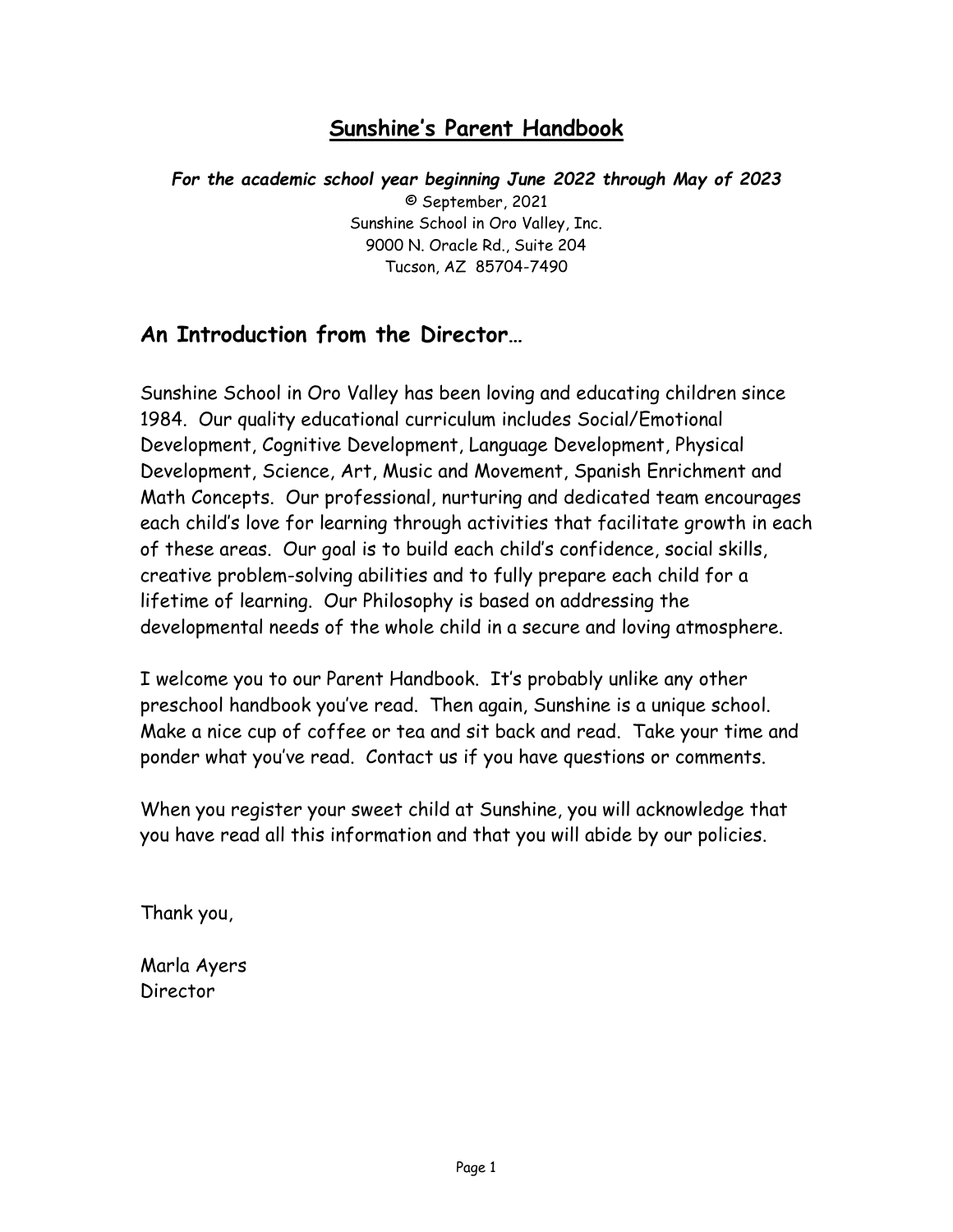# **Table of Contents**

<span id="page-1-0"></span>

| Page 3:      | Daily schedule; closure information                                               |
|--------------|-----------------------------------------------------------------------------------|
| Page 4:      | Summer program; licensing, insurance, corporate information;<br>mission statement |
| Pages 5-11:  | <b>Goals and Policies</b>                                                         |
| Pages 11-12: | Rate and billing information                                                      |
| Pages 13-16: | The academic curriculum                                                           |
| Page 17:     | Reflections & observations about young children                                   |
| Pages 18-20: | <b>Importance of Preschool</b>                                                    |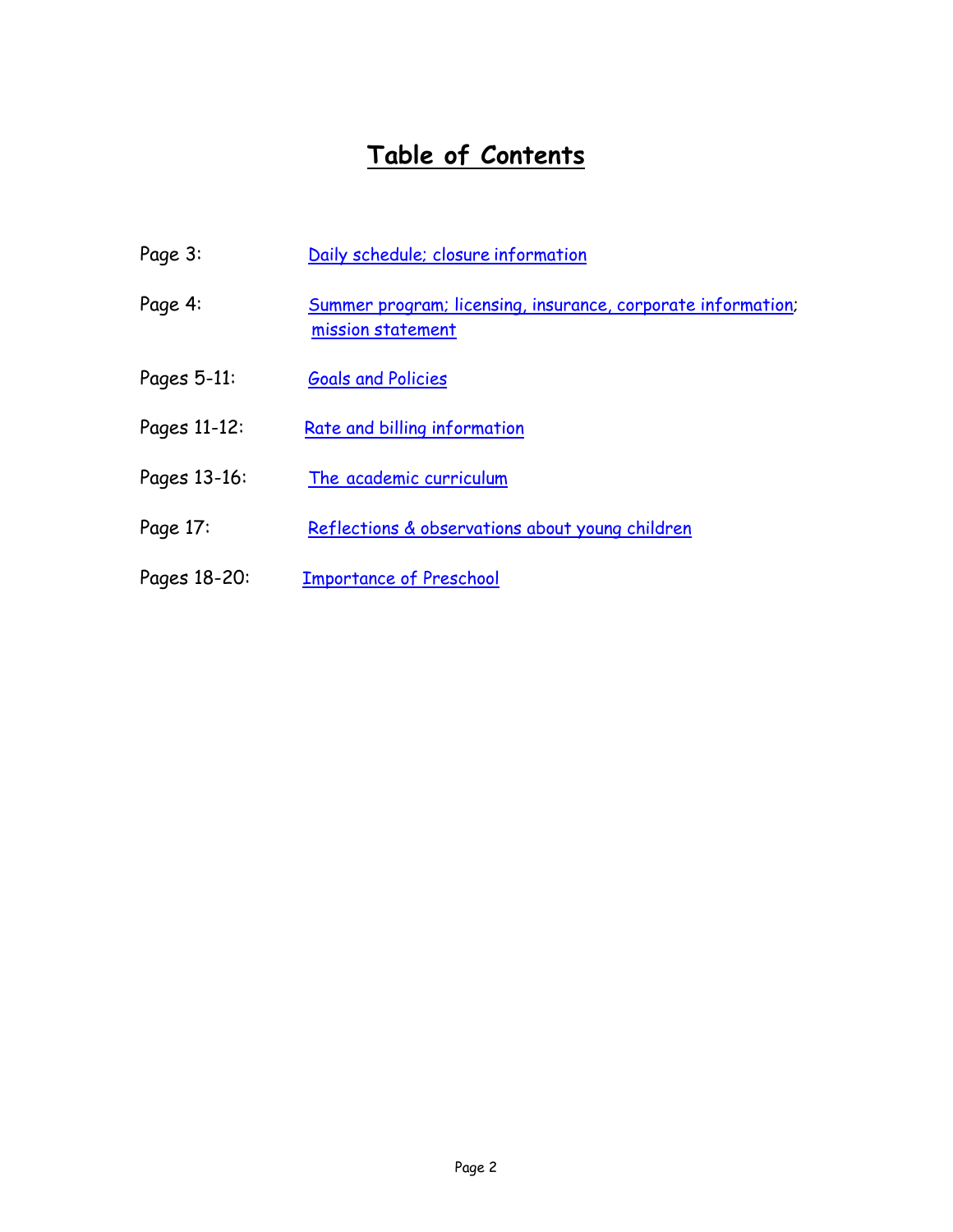# **Sunshine's Daily Schedule for 2022-2023**

| 7 to 8 a.m.          | Early care is available by reservation Monday through Friday.                                                                                                                                                                                                                                                                                                                                                                                 |
|----------------------|-----------------------------------------------------------------------------------------------------------------------------------------------------------------------------------------------------------------------------------------------------------------------------------------------------------------------------------------------------------------------------------------------------------------------------------------------|
| 8 a.m.               | School begins and the children arrive. It's time for reading,<br>drawing, block play, & chatting with friends.                                                                                                                                                                                                                                                                                                                                |
| $8:15 - 8:55$ a.m.   | Weather permitting, we play outside; everyone washes hands<br>before coming inside.                                                                                                                                                                                                                                                                                                                                                           |
| $9 - 9:55$ a.m.      | First session of centers and classes.                                                                                                                                                                                                                                                                                                                                                                                                         |
| $10:00 - 10:20$ a.m. | Snack time.                                                                                                                                                                                                                                                                                                                                                                                                                                   |
| 10:20 - 10:55 a.m.   | Recess inside & outside. Everyone washes hands once recess<br>ends.                                                                                                                                                                                                                                                                                                                                                                           |
| $11 - 11:55$ p.m.    | Second session of classes and centers.                                                                                                                                                                                                                                                                                                                                                                                                        |
| $12:00 - 12:20$ p.m. | Lunch for everyone. (And we washed hands @ 11:55 a.m.)                                                                                                                                                                                                                                                                                                                                                                                        |
| $12:30 - 12:45$ p.m. | Parent pick-up.                                                                                                                                                                                                                                                                                                                                                                                                                               |
| $1:00 - 4$ p.m.      | Monday through Thursday: Sunshine is available for childcare.<br>Parents reserve time in this program on a monthly basis. The<br>staff offers a variety of guided activities until parents return<br>for their children. There is a daily snack (provided by the<br>parents) and, as a special treat, a G-rated short film each<br>Thursday afternoon. There is NO aftercare offered on<br>Friday's. Sunshine closes at 12:30 pm on Friday's. |

# **Closures**

Sunshine's academic year is aligned with the School calendars' in our community. For specific annual closure dates, call Sunshine @ (520) 742 - 6874. Sunshine's fall semester begins on Monday August 8, 2022. The final day of preschool will be Thursday, May 18, 2023. In any academic year, Sunshine is closed for **Labor Day** in September**;** a week-long **Fall Break** in October**; Veteran's Day** and the 2-day **Thanksgiving Holiday** in November**;** a 2-week **Winter Break** in December/January; the January **Martin Luther King Jr. Holiday**; **Rodeo Break** for 2 days at the end of February; and a **Spring Break** (a one-week closure in March.) Additionally, we will close for **Staff Professional Development, once in September and once in**  April. We are here during the summer, too. Please continue reading...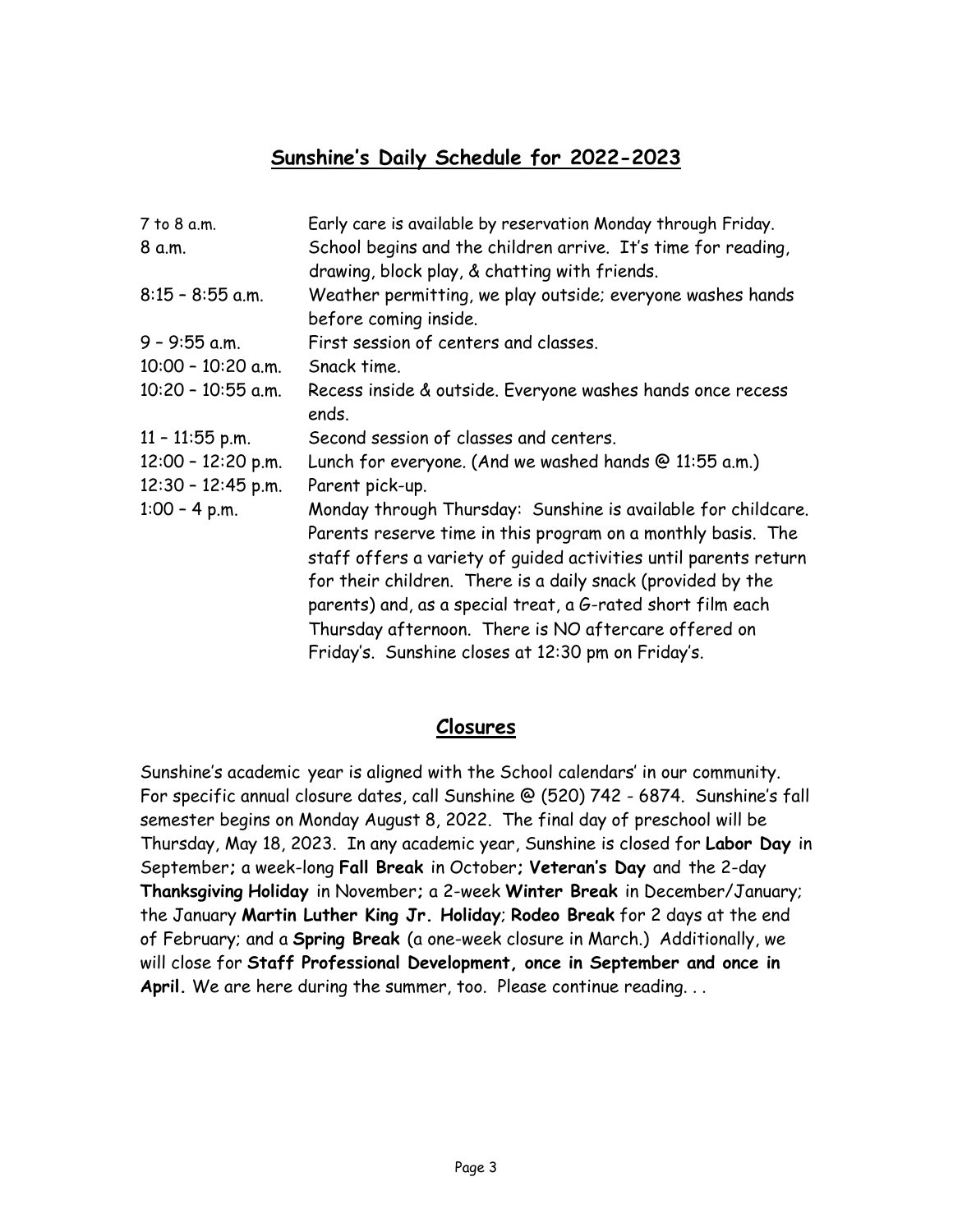# **Sunshine's Summer Program**

We offer a "light" session of classes and fun to our new and current students and to preschool children in the community. For 2022, Sunshine will be closed for the month of June. We will hold classes in June and July. Classes are held Tuesday, Wednesday, & Thursday from 8 a.m. until 12:30 p.m.; fees are paid in advance. Please contact us in March for further information about summer school dates (520) 742-6874. Thank you.

#### **STATE LICENSURE**

<span id="page-3-0"></span>We are licensed by the Arizona Department of Health Services to care for 59 children, none of whom may be infants or one-year-old children. Our license number is 1409. Marla Ayers is the Director. Generally, a child must be 3 years of age by 8/31 to enroll at Sunshine. However, at the request of parents, we **may** offer a class for *older* 2-year old children with birthdays in September, October, November and December (this class is based on interest- we would need a minimum of 4 children to make this class viable). Regardless of age, a child must be completely potty-trained to enroll at Sunshine – and "completely" means every day & all the time. Teachers and staff do not wipe bottoms unless it is a real emergency. The ratio of adults to children is 1:8 (when our 2's are present) or 1:13 (if they are not.)

A copy of our most-recent inspection by the Department of Health is kept on-site and is available upon request. The Tucson office of the AZDH is located @ 400 W. Congress, 85701. The phone number is (520) 628-6540 and the website is [www.azdhs.gov.](http://www.azdhs.gov/)

### **NOTICE OF NONDISCRIMINATORY POLICY AS TO STUDENTS**

<span id="page-3-2"></span>Sunshine School in Oro Valley, Inc. admits students of any race, color, national and ethnic origin to all the rights, privileges, programs, and activities generally accorded or made available to students of the school. We do not discriminate on the basis of race, color, national or ethnic origin in the administration of our educational policies, admissions policies, or any school-administered program.

#### **INSURANCE INFORMATION**

Arizona state law requires that licensed preschools carry general liability insurance in the amount of at least \$300,000. We exceed that requirement.

### **CORPORATE INFORMATION**

- 1. Sunshine was incorporated in 1984 as a non-profit corporation under section 501 c 3 of the Internal Revenue Code. Our E.I.N. is 74-2350552.
- 2. We are recognized by the Arizona Corporation Commission as a not-for-profit domestic corporation organized under the laws of the State of AZ. (as of 6/26/84).
- 3. Sunshine is a licensed business in the Town of Oro Valley.

#### **Sunshine School: Mission Statement**

<span id="page-3-1"></span>Sunshine School in Oro Valley is dedicated to providing an educational environment in which children will be able to experience continuous growth in a positive, nurturing atmosphere. We are also a resource in early childhood development to the community at large.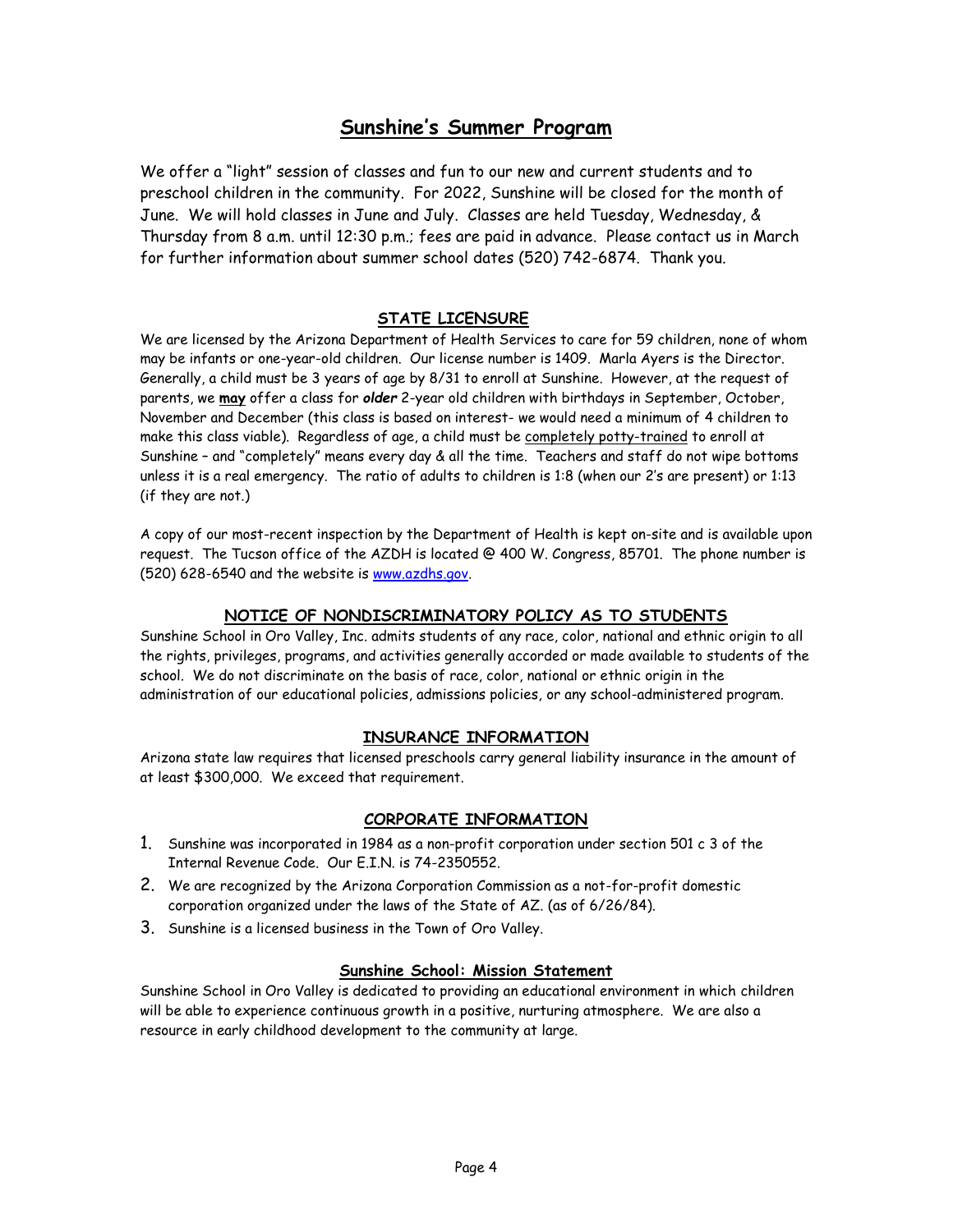# **Sunshine School: Goals**

### **To provide opportunities for children:**

- 1. to develop a sense of self-identity, competence, and self- worth.
- 2. to establish positive relationships with adults and other children.
- 3. to become responsible, self-directed, and self-disciplined.
- 4. to learn to respect others and their property.
- 5. to become skillful in using language and understanding concepts.
- 6. to experience sensory and creative awareness through exposure to the arts.
- 7. to develop each child's mental, physical, and social potential.

### **The role of the staff at Sunshine School is:**

- 1. to help children feel at ease away from home.
- 2. to guide the children with gentle and consistent discipline.
- 3. to foster the unique abilities & meet the individual needs of each child.
- 4. to help the children develop responsible and positive attitudes towards each other, their families, and the community.
- 5. to create an atmosphere in which a child will be comfortable with group or solitary activities, and physical or passive activities.
- 6. to share a curriculum with the children which provides sensory, creative, physical, and intellectual experiences.
- 7. to pursue professional growth.
- 8. *to work with parents so that together, we can provide the best possible developmental outcomes for their children.*

# **General Policies**

- *Class registration & placement***:** Sunshine often has a waiting list for upcoming years, and for that, we are thankful. Read through this website thoroughly and visit 3 or 4 other programs, too. Then, call us for a tour and to register. While it's best for a child to begin in August, we do make exceptions now & then for a child to begin mid-year. Your child will be placed in a class determined by her/his date of birth.
- *Discipline Policy***:** We have high expectations for our children. They may not hit, break toys, climb on furniture, or be loud or rude. Staffers speak to children with respect and model behavior that is friendly and courteous. We think the Golden Rule applies to all ages. When children misbehave, we speak to them about alternative behaviors and empathetic responses. Time out/away is used whenever necessary: the child is removed from the situation so that she/he may become calm. If the child remains uncooperative and disruptive, we will call you to come take her/him home; we'll try again the next day. When children have conflicts, we intervene with the approach recommended by the High/Scope Educational Research Foundation (they have also helped shape our curriculum; see pages 14 - 18.) A synopsis of this approach follows:
	- 1. Approach calmly, stopping any harmful actions; 4. Restate the problem;
		-
	-
- \*\*\*\*\*\*\*\*\*\*\*\*
- 
- 2. Acknowledge children's feelings; 5. Ask for solutions; select one together;
- 3. Gather information; 6. Be prepared to give follow-up support.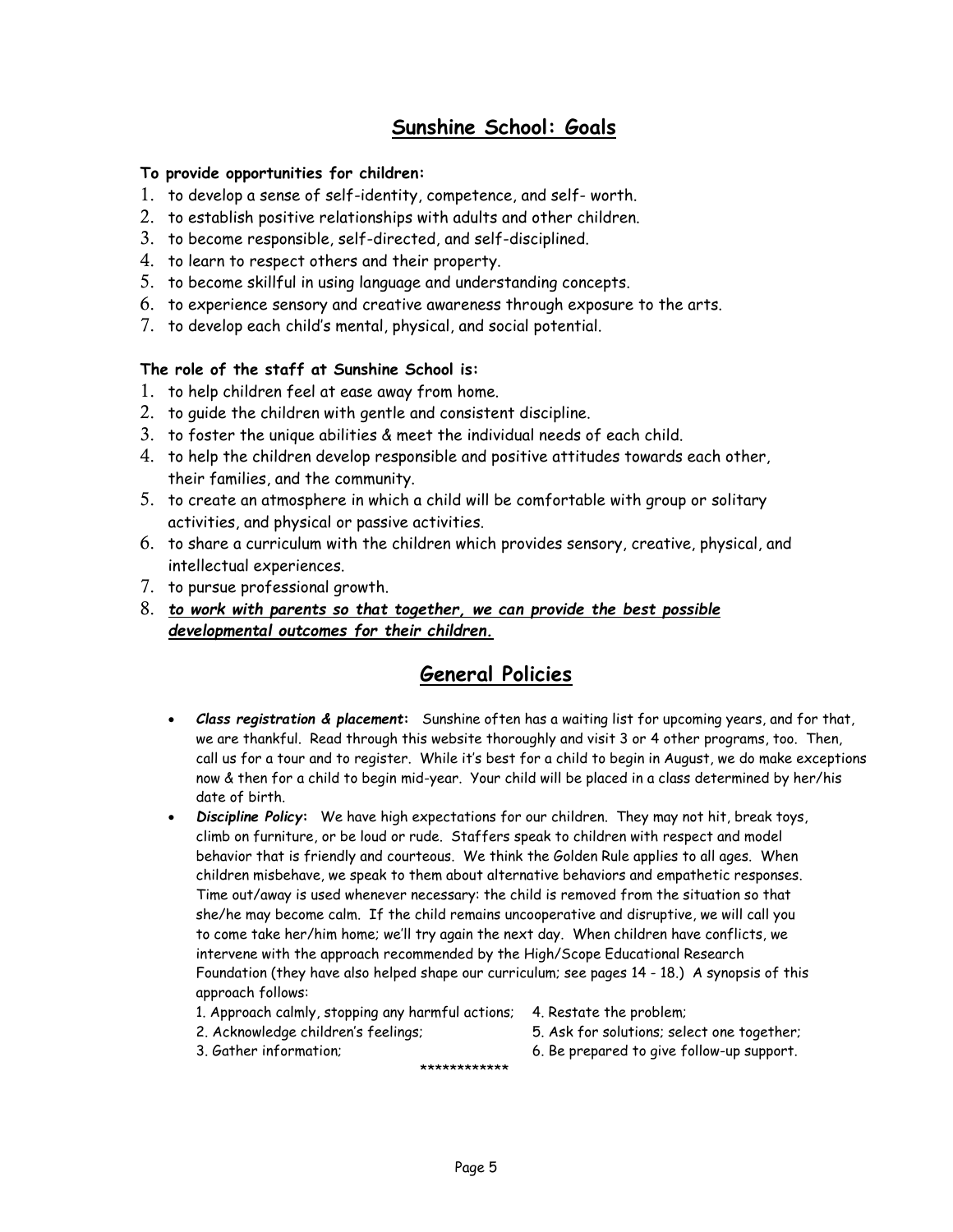- *Emergency procedures:* Sunshine has developed Emergency Procedures to cover fire drills, bomb threats, lock downs, and environmental emergencies. This packet of protocols is frequently updated, and it is sent to the OVPD school security officer for review. Contact the Director if you wish to discuss Sunshine's procedures.
- *We welcome every culture*: Sunshine honors the histories of all families. Initially, we'll discuss your traditions; language & dietary preferences; child-rearing practices, and any other topic which will make your child's experience with us even richer. We are always available to continue this dialog. Be assured that we will love & respect your child, no matter the language or ethnicity.
- We follow the guidelines for **Keeping Immigrant Families Safe in Early Childhood Programs**. Immigration and Customs Enforcement (ICE)and Customs and Border Patrol (CPB) have internal guidance called "sensitive locations policies", which restricts immigration enforcement actions (such as apprehensions, arrests, interviews, searches and surveillance) in locations like schools, healthcare facilities, places of worship and public demonstrations. DHS is committed to ensuring that people seeking to participate in activities or utilize services provided at any "sensitive locations" are free to do so without fear or hesitation.
- *Bullying policy*: Bullying will not be tolerated at Sunshine School. What is bullying? From The Bully-Free Classroom: "Bullying is when a stronger, more powerful person hurts or frightens a smaller or weaker person deliberately and repeatedly." When we see this happen or have reports of this happening, we will intervene. We'll work with the children who are involved so that the bullying will end. The parents will also be notified. If the situation cannot be resolved, the bullying child will be asked to leave Sunshine.
- Biting policy: Young children bite for a variety of reasons, and here's how Sunshine will handle the situation:
	- 1. We will maintain a structured, well-planned environment;
	- 2. Staff will provide plenty of positive attention for appropriate behavior;
	- 3. We'll stay physically close to the children so that we can intervene early before a situation escalates;
	- 4. We'll try to divert a child from biting and remove her/him from the area if necessary;
	- 5. School's rule is "No biting." After a few moments, we'll discuss what happened between the children; find a better solution than biting; and offer words of encouragement when we see progress;
	- 6. We'll notify both sets of parents about the incident and while respecting privacy, convey what happened and the outcome.

Children who bite repeatedly present significant risk to themselves and others. In these cases, we'll meet with the parents and discuss referrals to specialists. The child will be disenrolled if we see no progress.

- *Sunshine is a weapons-free zone, and that includes toy weapons.*
- *Parental access*: Per State regulations, parents have access to the areas on facility premises where the parents' enrolled child is receiving child-care services. (Translation: parents always have access to their children @ Sunshine.)
- *Reporting Suspected Abuse*: Arizona state law says we must report suspected child abuse or neglect. We've always known this is our responsibility and while we've never had to file a report, we would, without hesitation, if we thought a child was in danger.
- *Pesticide notification:* School is inspected monthly for termites. A schedule of these visits by Northwest Exterminating is provided outside on bulletin board #2. In recent years, the inside of the building has not required pesticide application. When and if this becomes necessary, we will post a notice on a front bulletin board 72 hours before the pesticide is applied. The school grounds are sprayed once a month by Premier Pest Solutions. Please see bulletin board #2 or the one at our front desk for further information.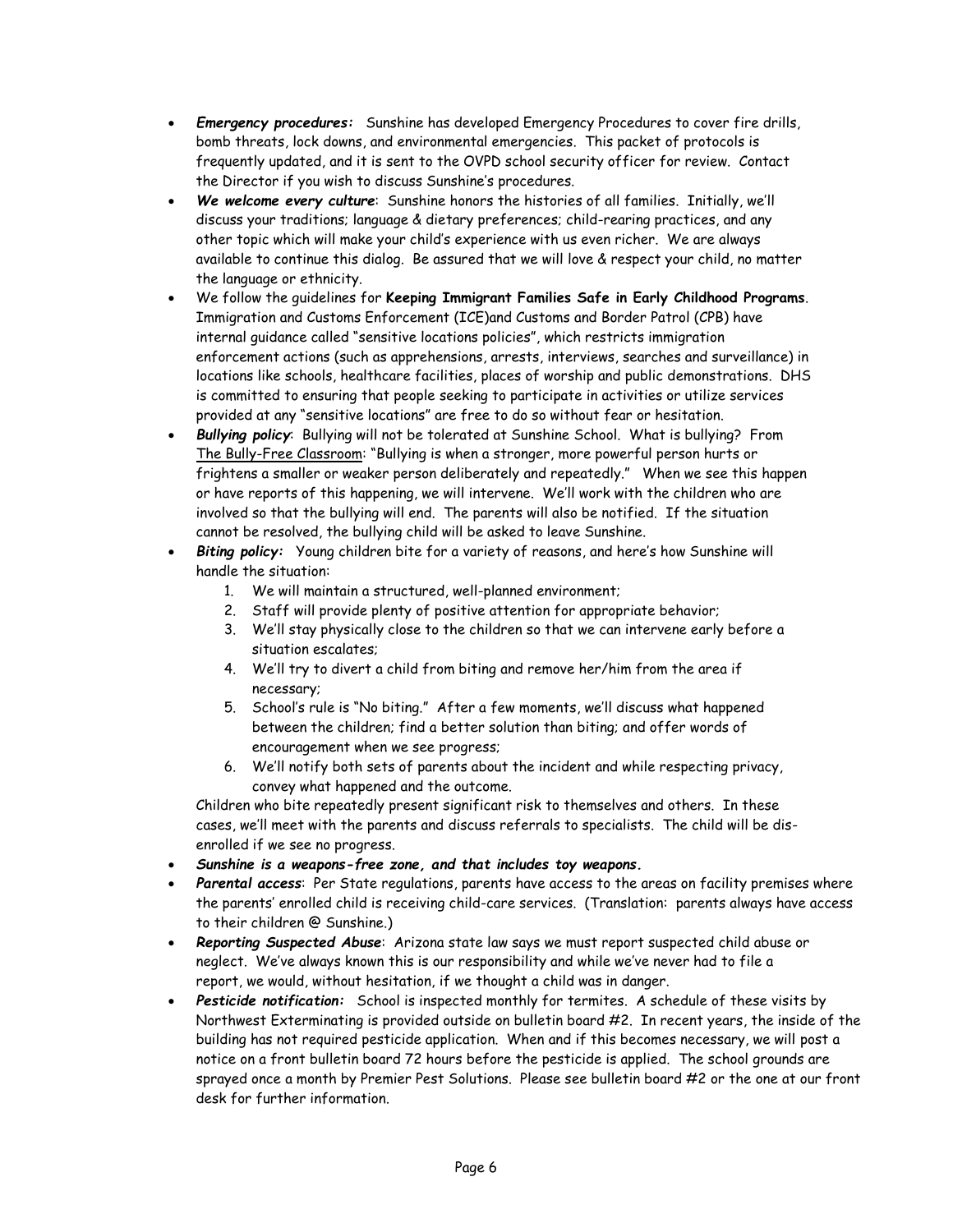- *Sunshine School is a smoke-free facility, inside and out, and that includes e-cigarettes.*
- *Employing Sunshine Staff*: From time to time, our staffers are available to you as baby-sitters or house sitters. While we do not have a policy which prohibits our employees from working for our clients, we want you to understand that any arrangements you make are totally independent from the work we do at Sunshine School in Oro Valley, Inc. Sunshine will not be responsible for any difficulties which may result from these private situations.
- *Sunshine asks staff and families to be mindful of using highly fragranced perfumes or oils or laundry products.* Every year, a few children and adults are negatively affected by scents. Thank you.

# **Operating Policies**

- Sunshine's administration looks like this:
	- a. A director who oversees the well-being of the entire school program; children and their families; and the staff. Marla Ayers is the Director.
	- b. An assistant director for parent services. You'll contact this person whenever you need answers to billing, enrollment, or how to maneuver through the day-today events at Sunshine. Kristen Haskell fills this position.
	- c. Another assistant director, Billie Loehr, handles the afternoon programming. When you have questions about the extended-day schedule, contact Ms. Loehr.
- We place children in classes according to their dates of birth. We also take into consideration the number of days per week that you would like your child to attend school. Usually, we have a 2-day class for children 2  $\frac{1}{2}$  to 3 years of age; one class of 3-year old children; a combo class of late-3's & early 4's; a Pre-K class of 4's; & a Pre-K class of 5's. Because demographics change slightly year to year, Sunshine's classes may look somewhat different year to year. You will work with assistant director, Kristen Haskell, to determine which class placement fits your child best.
- *Communication:* Because it's so important that we communicate with our families well and often, Sunshine sends material to you via e-mail (newsletters, calendars, and announcements, etc.). Of course, we make every effort to speak to you in person, too. You are always welcome as an observer or to participate in our program.
- Other areas of importance under or near the front ramada: We have a large mailbox where parents return the children's library books. You'll see laminateprotected bulletin boards with teachers' calendars & children's art & articles for parents to read.
- *Transportation*: Sunshine offers no transportation to/from other destinations.
- *Field Trips*: We do not take trips with the Sunshine kids. Sometimes, we go on supervised walks in the surrounding desert. Because the Health Dept. considers these excursions to be "field trips," teachers will ask you to complete a field trip consent form whenever the children walk off-site.
- You'll find triangular shelves behind the staff entrance door where you may store your child's car seat for the day. Label the seat with your child's name.
- *Attendance*: if your child is ill or won't be attending, do call early in the a.m. we worry. If we don't hear from you by 9:30 a.m., we'll call you. Also: do not bring a sick child to school; we'll send him right back home with you. If a child becomes ill during the day, he will be isolated & we'll call you ASAP.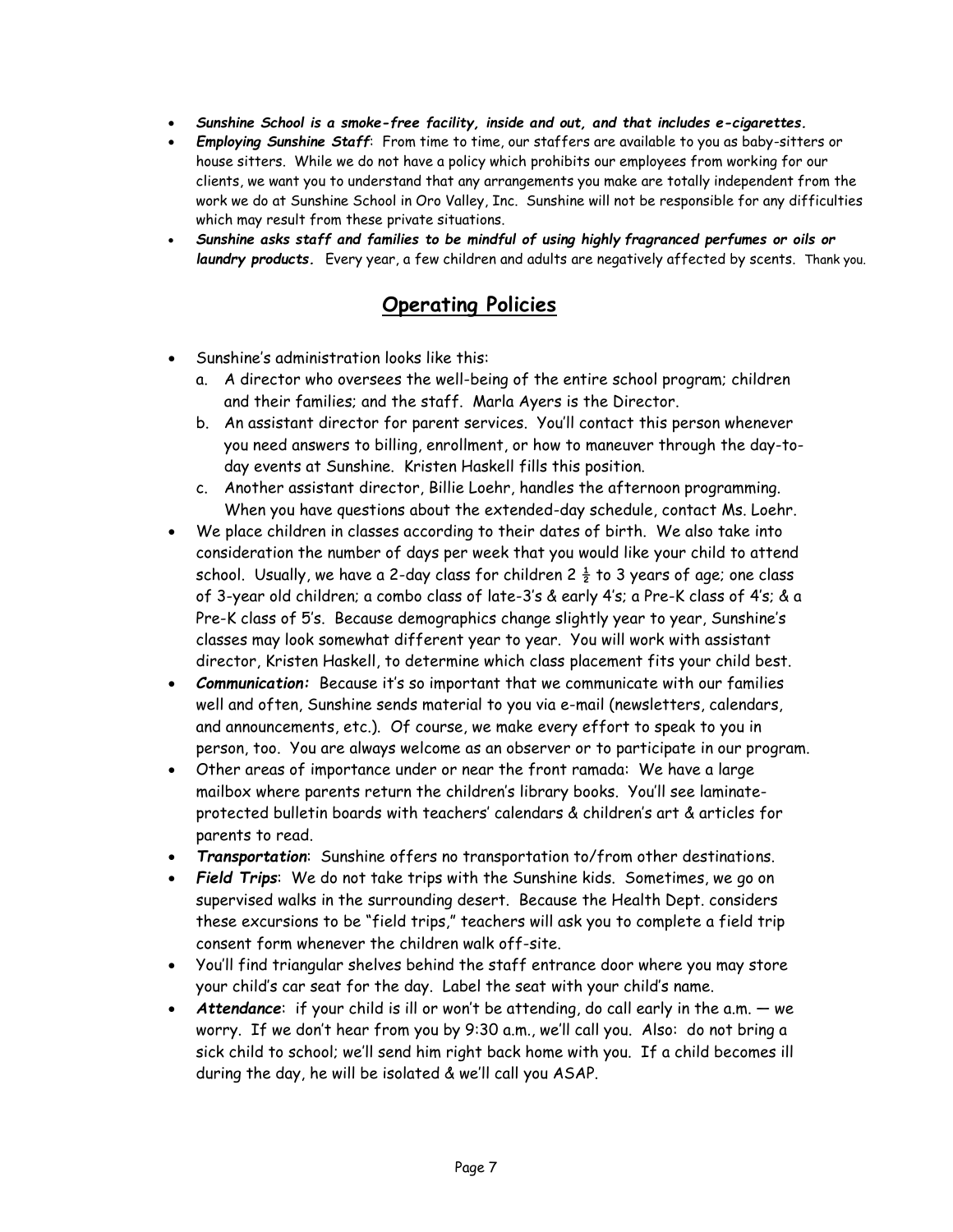- Use the Main Gate (with the arty sun design) to enter school. If no one is in attendance at the gate, ring the door bell to the right of the gate and a staffer will admit you. We keep the front door and the North Gate locked at all times. (While we can exit, no one can enter.) Please close & latch the gate after you enter and exit. Thanks.
- An adult needs to sign a child in/out by writing the adult's name (not initials) & the time of admission/release on the proper attendance page. We also expect to see an "ETA" (**E**stimated **T**ime of **A**rrival) and other pertinent daily info (today's best phone # & the pick-up person) written on the right-hand column of the page. Thank you.
- On your Academic Registration Form: **Under Parental Notices, you may indicate that you give the administrative staff permission to sign your child(ren) in and out of the program in the rare event that you are unable**. For instance: during the pandemic, we are asking parents not to enter the building, so if you come at a different time than normal drop-off or pick-up and books are in the building, we can sign for you OR if you're transporting a sleeping baby in addition to your Sunshiner, give us a call*. We'll* meet you at your vehicle; walk your preschooler into or out of school; and sign the attendance book for you.
- We do not accept phone calls from parents in which verbal authorization is given for a child to go home with another person WHO IS NOT LISTED ON YOUR CHILD'S REGISTRATION PAPERWORK. So, think ahead: we must have written permission from you & we will insist on photo I.D. from your designated person. (We do accept your faxed and signed permission note.)
- Children and you say goodbye to one another outside the gate. While parents are certainly welcome at Sunshine, it is important training for both of you to learn to part, and our gate is just the spot for that sweet sorrow. Make simple routines for leaving or picking up your child. Don't get drawn into "Just one more hug or kiss or snuggle or . . ." Be kind and firm and ask for our help, if necessary, and then walk away. Call us later for an update. (After about 8 weeks, you'll wonder why this was ever a big deal.)
- **When picking up or delivering children, do not let them run away from you. Both the parking lot & the nearby desert are very dangerous places for small children.**
- Kids walk into school; please don't carry them they're "big preschoolers" now. They also carry their own gear into and out of the building. It's their stuff and they should carry it.
- When it's time to leave us in the afternoon, insist that your child tidy up his projects before she/he leaves. It's the right thing to do.
- *Photography:* If a child is photographed or videotaped for Sunshine's website or for any other purpose, we will **NOT** identify that child by her or his full name; if a name is used, it is the child's first name only. If we video a child having behavioral difficulties, that video will be shared **only** with the parents and then immediately deleted in their presence. IF YOU HAVE CONCERNS, PLEASE CONTACT THE DIRECTOR.
- *Food* **--** is critical to all life. So, one of our most important tasks is to help children understand that eating real, unprocessed food in reasonable amounts is a key to a healthy, well-lived life. Parents are responsible for providing nutritious snacks &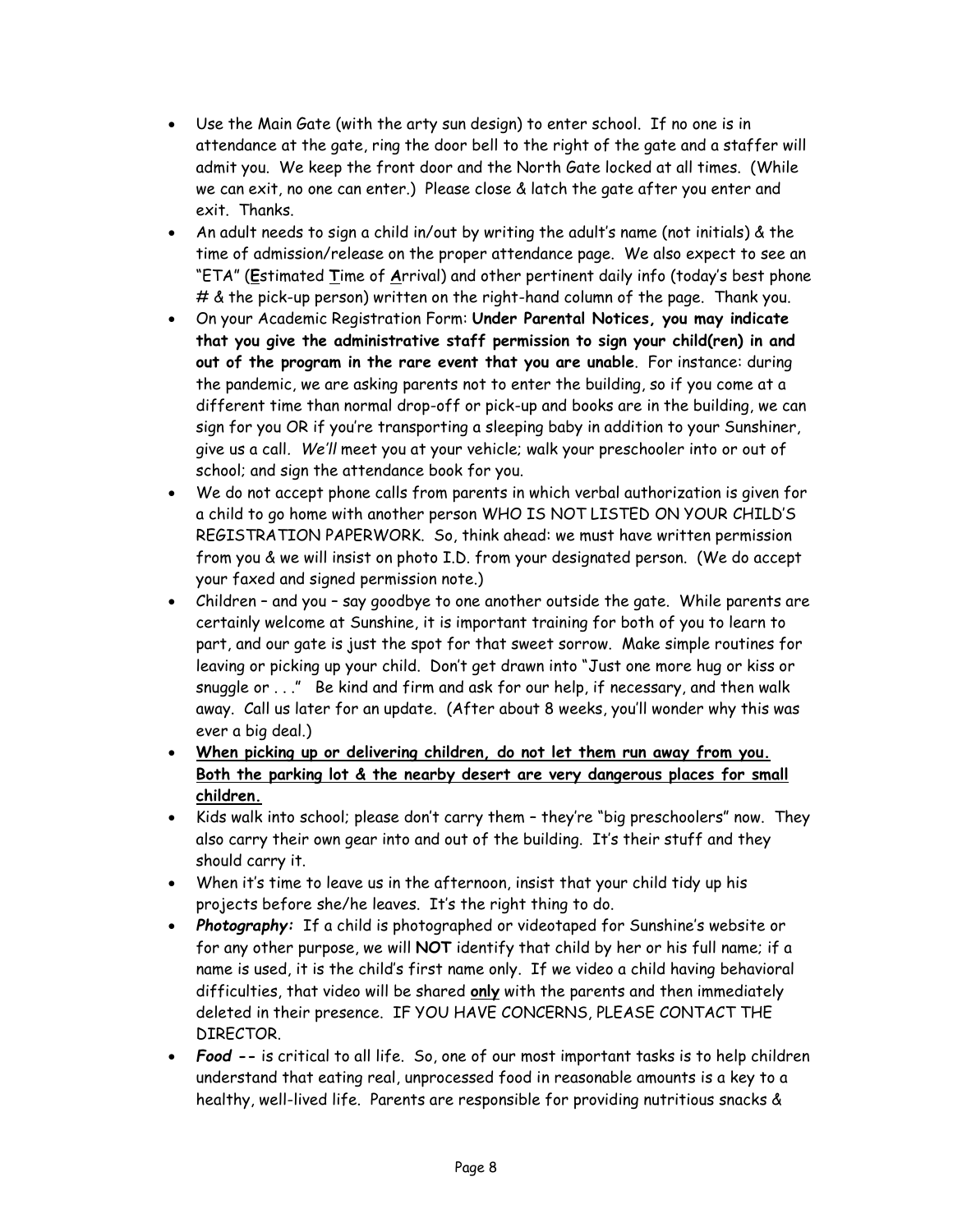lunches & 100% juice (or milk) for their children. In August of each year, Sunshine gives each *new* student an insulated lunch sack to carry food and drink items; the bag stays in the child's cubby during the day, so you'll need to provide an ice pack. This one bag is to be used throughout your child's career at Sunshine. (If a replacement is needed, the cost is \$10. Sunshine provides drinking water for the children throughout the day, and we urge you to send *only* water in your child's water bottle every day (and please label this bottle with our child's first & last name.) **Lunch** should meet nutrition guidelines from the Department of Agriculture. It should include the following: 2 small servings (1/4 c. each) of 2 different fruits or vegetables or one of each; 1 serving of grain (e.g.  $\frac{1}{2}$  slice of bread,  $\frac{1}{4}$  c. pasta or rice); 1  $\frac{1}{2}$  oz. of meat or meat alternative (e.g. cheese or 3/8 c. beans); 1 serving of fluid milk (not yogurt or other milk products.) **Snack** is any *two* different components from the lunch list above. Thanks.

- *Besides the nutritional aspect of food, eating* **together** is an important part of our teaching program. This is the time to find solutions to real-life dilemmas: What do you do if your friend has peanut allergies – and you have a peanut butter sandwich? Can you eat food that has fallen on the floor? Should you leave the table before others are finished eating? Lots of education takes place during lunch and snack times. We also love to have guests, so bring a lunch and join us whenever you're in the neighborhood.
- Because of allergies, Sunshine children never share their food with others. We do not allow purchased or home-baked treats for the children as part of birthday or other celebrations (again, those allergies can be tricky.) While treats for birthdays are not expected, little non-edible trinkets are always fun. Thanks for understanding.
- Sunshine reserves the right to remove a child from school when the health, emotions, and / or safety of that child, the staff, or other children are in danger. We will document the activities that concern us, meet with the family & child, propose alternatives & solutions, and refer to other professionals. When either the parent or Sunshine decides the child is not progressing, disenrollment will occur.
- For families of children with special needs, please speak with the Director. We'll discuss your goals & our abilities as teachers. Together, we'll determine if & how best we can care for your child.
- We encourage your child's therapist, doctor, or evaluator to come to Sunshine to see how your child functions here. Please call the Director to make arrangements.
- *Volunteering*: If you're able and inclined to do so, volunteering can be a rewarding experience. Speak with the Director about training; it takes quite a bit of time. But we shower you with appreciation in the form of hugs, smiles, and chocolate.
- *Charity work* is meant to involve the children. Children, parents, and school join together to provide a lesson in compassionate activism. Now's the age to begin!
- *Books:* August May, you'll be able to go online and order Scholastic books for your children – good books, reasonably priced, *and* Sunshine earns credit toward free books for our children's library. We have a Parents' Library and a lending library of children's artwork for your office. Ask the Director for help with these resources. (We gratefully accept donations of *good* children's books for the library. Thanks.)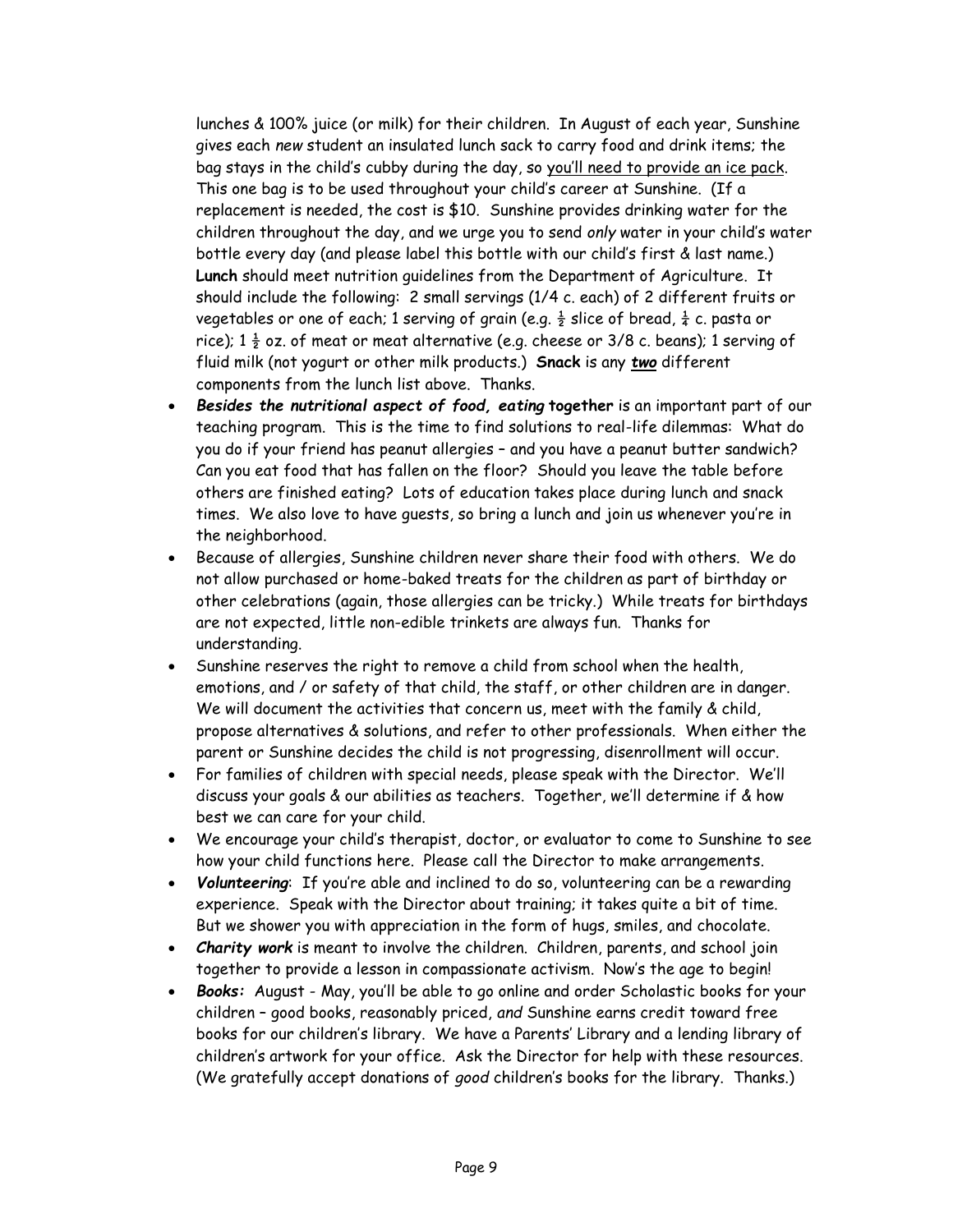- *Clothing***:** All children's clothing needs to be easy-on and easy-off (think…elastic waistbands.) You'll provide a seasonal change of clothing for your child; we'll keep it in a private, labeled box here @ school. When your child has an accident, we'll place the wet or soiled clothing in a Ziploc bag in your child's cubby. We'll stamp your attendance page with "Wet clothing in cubby" so you'll remember.
- *Odds & Ends***:** the children practice a fire drill every month at Sunshine; you should have a monthly drill at your house, too. Once a semester, we practice a lockdown drill, too.
- Backpacks aren't allowed at Sunshine. They are often BIGGER than the child & they don't fit into our little cubbies. Save backpacks for kindergarten. Thanks.
- Your child's toys, games, dolls, jewelry, etc., **stay home**. Label everything that does come into school (homework, clothing, water bottles, etc.) We keep a **Lost & Found** basket near the admissions desk. Check it whenever something is missing.
- See the Director if you wish to bring a live animal to school for "Show & Tell." We may have allergic children. Thanks, again, for understanding.
- We know accidents happen, but if your child intentionally breaks our equipment, he/you will pay for the damage.
- The Sunshine faculty has worked with many children, so we've observed a wide range of development in young children. If we suspect your sweetheart would benefit from some type of therapy, we'll speak with you about a referral. We acknowledge that this information may create discomfort, but our intent is to help every child grow well. Early intervention is best.

\*\*\*\*\*\*\*\*\*\*\*\*\*\*\*\*\*\*\*\*\*\*\*\*\*\*\*\*\*\*\*\*\*\*\*\*\*\*\*\*\*\*\*\*\*\*\*\*\*\*\*\*\*\*\*\*\*\*\*\*\*\*\*\*\*\*\*\*\*\*\*\*\*\*\*\*\*

# **QUIET TIME POLICY:**

The AZ. State Dept. of Health no longer mandates that children must rest for a specific amount of time. Now, it requires centers to offer a *resting opportunity* to the children. Sunshine has interpreted this revision to mean that at our school, parents determine if their children should lie on a mat (with a library book) for a minimum of 30 minutes sometime early in the afternoon, OR if their children will play quietly (reading, doing puzzles, drawing, etc) in lieu of lying down. You know your child best. Let us know which option you prefer, you may call us for clarification (520.742-6874.) Thanks.

### **ACCIDENT AND MEDICAL POLICIES:**

Sunshine has experienced only a few bloody accidents in 30 years. When it does happen, please know that nearly 100% of our faculty is trained in CPR & First Aid – and all of us hope we'll never need to rely on these skills. When we suspect a child needs to be taken to the doctor, we go to your file; find your  $1<sup>st</sup>$  choice for an emergency phone number; and call. (If there's an especially traumatic situation, we call 911 first & then the parent.) Does your registration form give us current and correct information? Contact Kristen whenever you have updates. Thanks.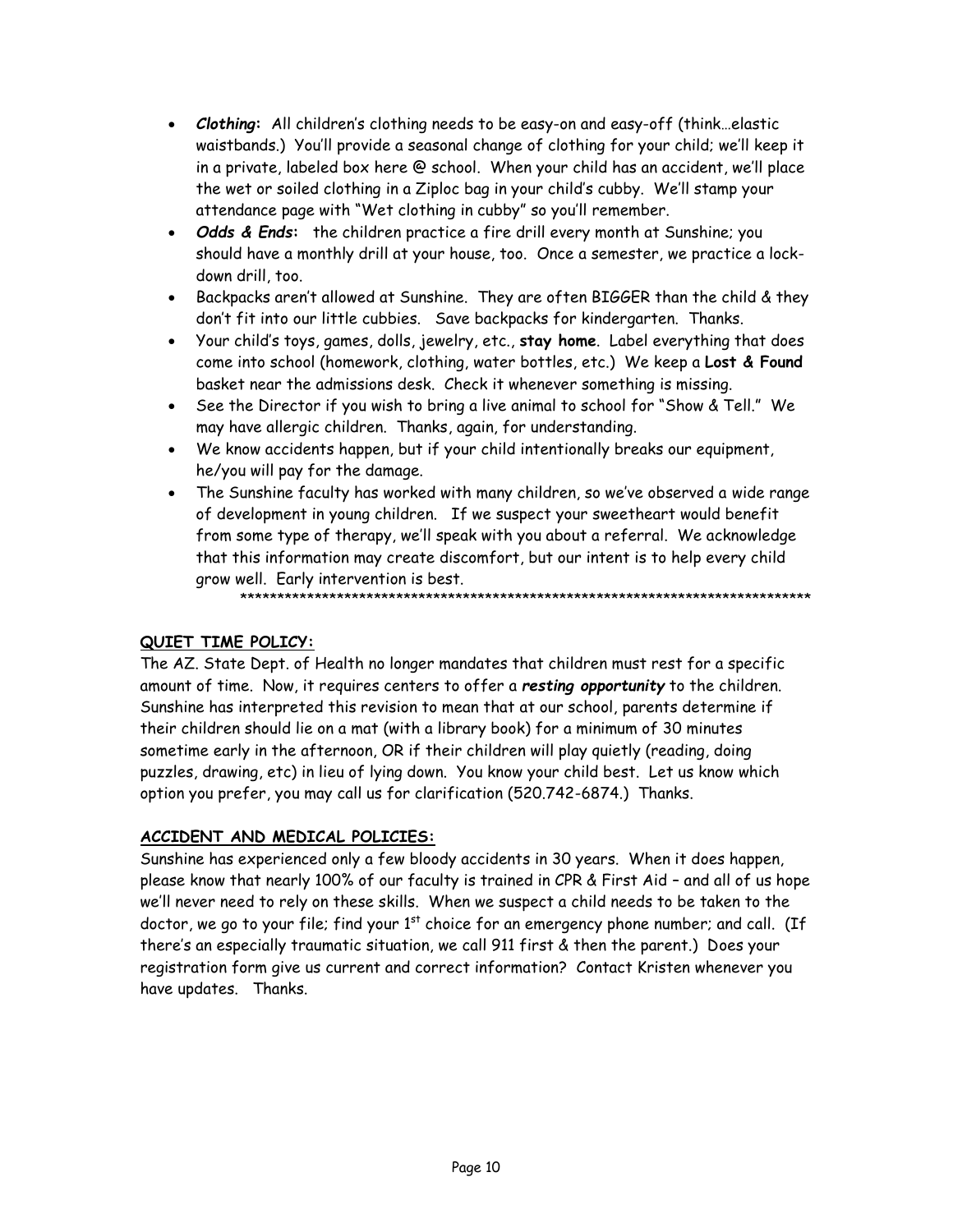# **Additional medical notes**:

- When a doctor prescribes antibiotics, a child may not return until 24 hours after the medication was begun. Also, a child may not return to Sunshine until 24 hours after his/her fever has reached its highest point ("spiked"). Even if a child is on antibiotics, he/she may not return until the fever (100 $^{\circ}$  or more) is absent for at least 24 hours.
- If your child needs to take medication (OTC or prescribed), it must be brought to us in its original container, labeled with the child's full name. Sunshine will have you complete a medication permit and we'll administer the meds as you have directed. The remainder will be returned to you at the end of the day.

# *About head lice:*

- The Sunshine staff will be vigilant to the outbreak of head lice in the community or within the Sunshine families.
- We will pay particular attention to children and adults who repeatedly scratch their heads throughout the day.
- We'll take these individuals aside to search for head lice.
- If lice are found, the child/adult will be isolated & sent home. Parents will be given instructions on how to treat (and possibly retreat) the infestation.
- A child may return to Sunshine after treatment.
- The child will be checked by a staffer as s/he reenters Sunshine.
- If the child is deemed safe, he may return to school. S/he will be closely observed for itching during the day(s).
- The child's parents will be called if re-infestation is suspected.
	- \*\*\*\*\*\*\*\*\*\*\*\*\*\*\*\*\*\*\*\*\*\*\*\*\*\*\*\*\*\*\*

### **Play yard policies:**

Please know that we have many rules covering play time on our 10,000 square feet of exterior play space; staff train to these rules; the kids learn them; and we post signage throughout the yard so that everyone remembers how to use the equipment. We want the kids to run & swing & climb as safely as possible.

Generally:

- All children need to wear appropriate footwear in order to play safely in the play yard. Flip-flops are not appropriate. Sandals must have a heel strap. Athletic shoes are best.
- Girls should wear shorts under their skirts and dresses.
- We walk, not run, on the patios and on the garden paths.
- We don't climb on our trees or pull on the limbs or pick off the leaves or flowers.
- We don't disturb the ants or bees or lizards or spiders. We can observe them for hours.
- Kids find an adult when they need help.
- Each teacher monitors about 8 children.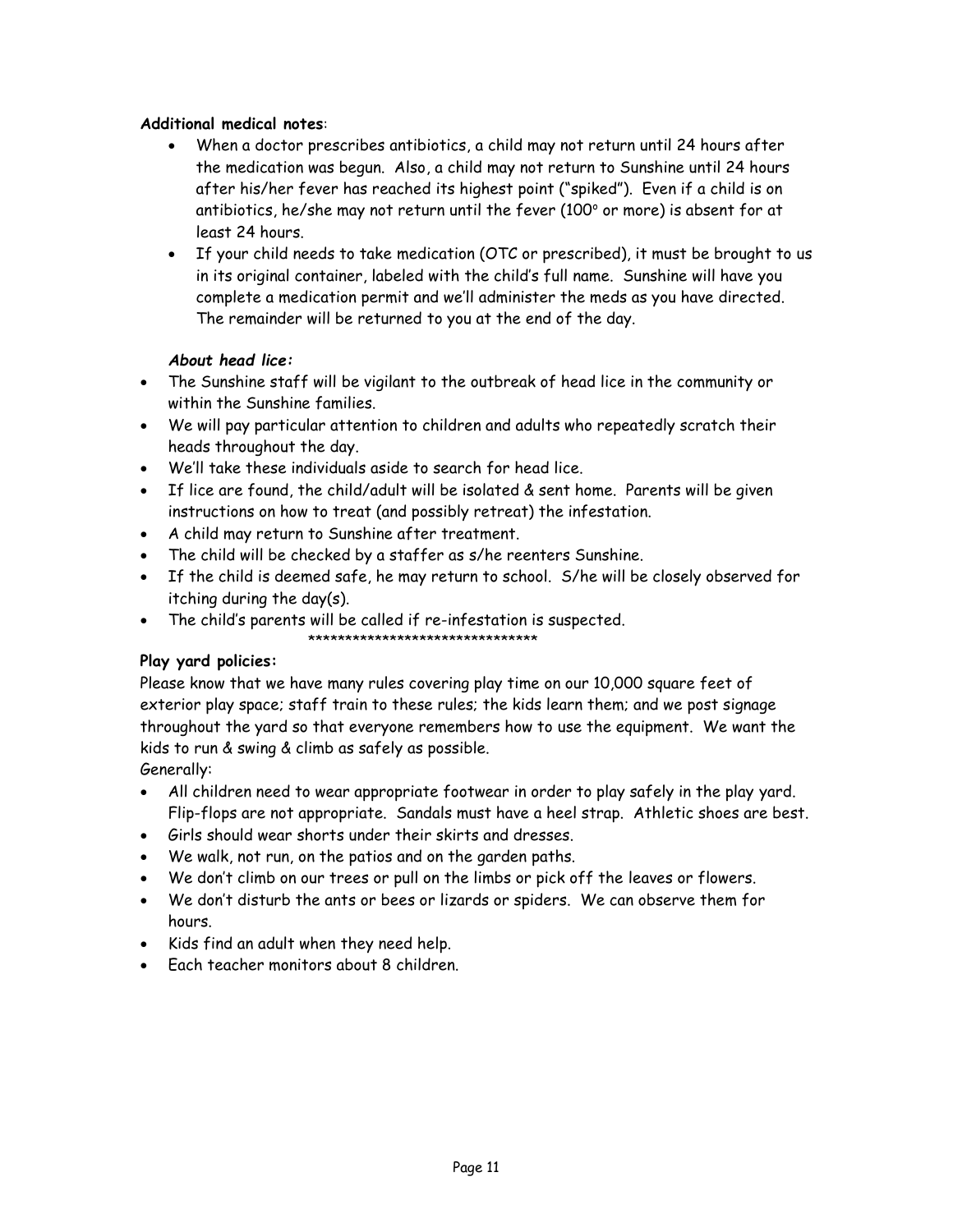# **Sunshine School Rates for the July, 2021 – May, 2022 Academic Year**

### **Sunshine's Annual Fees**:

- A Sunshine family pays a non-refundable registration fee of \$125 per year for their child. That fee covers attendance from one school year to the next, including summer programs. **To recognize their commitment to our community and nation, Sunshine reduces the registration fee to \$75 for the children of first responders and active military personnel. Thank you.**
- Sunshine also has a program fee of \$100 per semester. Please speak with Kristen about personalized payment arrangements, otherwise it is due in August and January.

# **Monthly Tuition: 8 a.m. to 12:45 p.m.**

- A **3-day preschool** program for our youngest 3's (dates of birth: March 2018- August 2018) costs \$475.00 a month. This class meets on Tuesday, Wednesday, and Thursday.
	- 1. If a parent wishes to add a Monday of Enrichment to the 3-day schedule, tuition becomes \$575 a month. We can accept up to 8 students in this class.
	- 2. As an alternative to Enrichment on Monday, a parent may simply wish to add a Monday morning of double centers now and then. That cost is \$50.
- The **4-day** class for our older 3's, turning 4 (dates of birth: September 2017- February 2018) costs \$575.00.
- The **4-day Pre-K** for our 4 & 5 year old children. Classes will be arranged into 2 classes by dates of birth. The cost of the Monday-Thursday is \$575.
- The **5-day Pre-K** for our 4 & 5 year old children. This class includes an added day of enrichment in Kinder Readiness for the children who will start Kindergarten the following year. This class costs \$675.

### **Reserving childcare** *before* **or** *after* **school**:

Sunshine is happy to provide childcare from 7 – 8 a.m. Monday through Friday mornings and from 1 p.m. to 4 p.m. on Monday through Thursday afternoons. We offer a little "siesta" time before 2 p.m. *when parents request that their child rests*. Ms. Billie, the director for the afternoon program, publishes a calendar of activities for the children, laced with lots of playtime both inside & outside on the play yard. Parents register & prepay for this care monthly; we will staff the program only for the number of children who have registered. The charge is \$5 per half hour. If you unexpectedly need "dropin" care or if you need to extend past your e.t.a., we'll be happy to accommodate you *if we have the staffing.* Lastly, the charge is \$30 per half-hour for any child staying after 4 p.m. Monday through Thursday, and after 12:30 p.m. on Friday. Questions? See Kristen.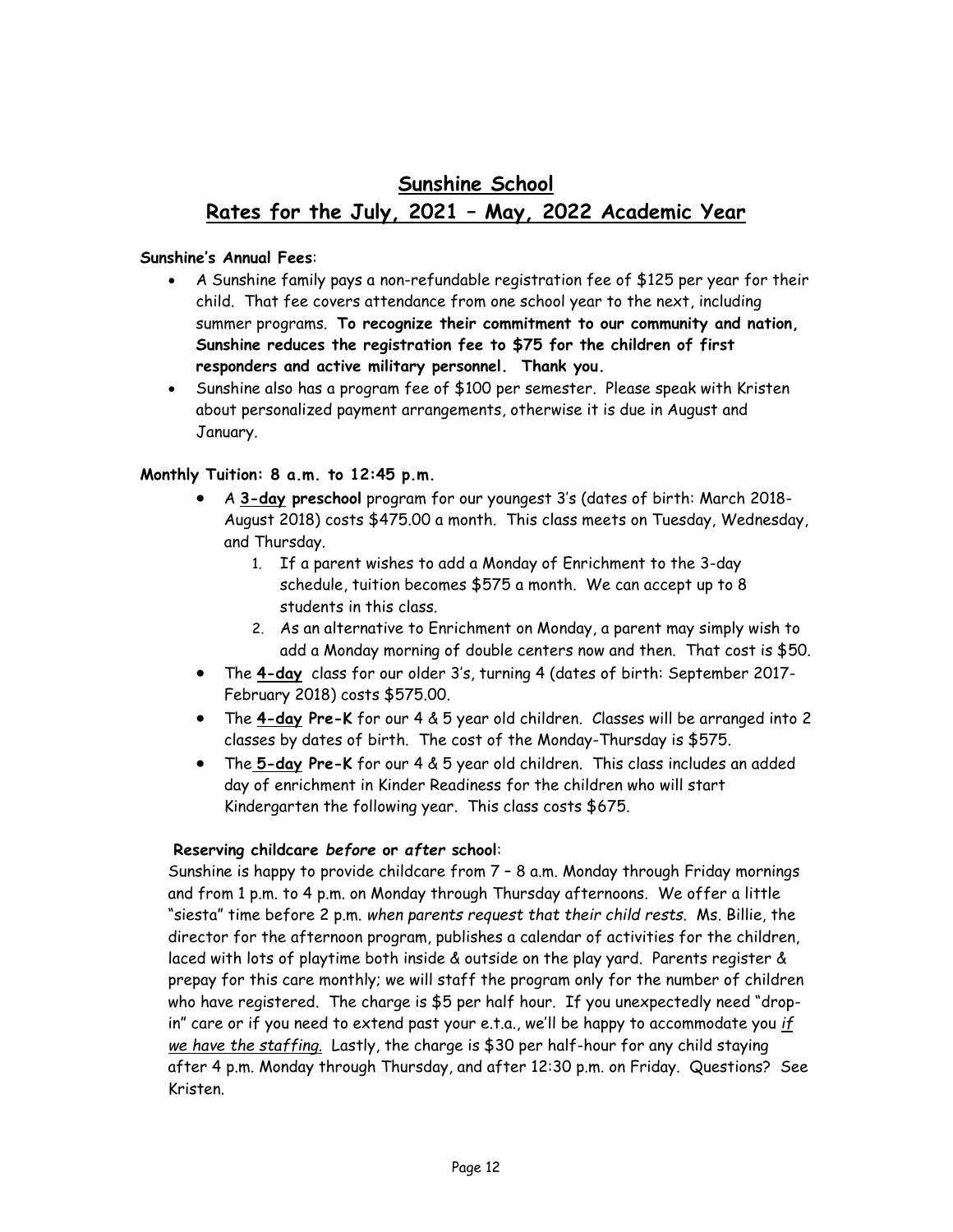- $\triangleright$  Tuition payment will always be due on the first of the month, August-May. If payment is not made by the  $7<sup>th</sup>$  of the month, we add a late fee of \$25 to your next bill. Your child may not be admitted after the second late payment unless you have made financial arrangements with the Director. We also reserve the right to refuse extended care services if tuition is delinquent.
- $\triangleright$  We only accept cash or checks, no credit cards. Please deposit checks into the secure metal "Payment" boxes at the Main & North Gates or into the box mounted on the interior wall near the front desk. Please see Kristen when paying cash. Thank you.
- ➢ There is a \$35.00 fee for a returned check.
- ➢ When two siblings attend Sunshine at the same time, we'll reduce tuition by 10% for the second child.
- $\triangleright$  If a family is having difficulties paying tuition, please know that we are always willing to listen to your needs. Sometimes, we are able to craft an arrangement which is beneficial to both of us. Please see Marla or Kristen to discuss financial arrangements.
- ➢ We do not give credit for days absent due to illness or vacation. We also do not "switch" days.
- ➢ **Donating to Sunshine:** Sunshine was incorporated in 1984 as a 501c3 not-for-profit corporation. Our EIN is 74-2350552. Any person or group or foundation may bless Sunshine with money or goods. We issue letters of receipt for donations over \$250. Sunshine is not able to provide State Tax credits.
- $\triangleright$  Raytheon parents: Your company matches donations to us. Please consider this as doubling your kindness to Sunshine.
- $\triangleright$  Sunshine is a United Way recipient organization. Check with your H.R. department; they will set up a donation schedule that suits your parameters. And we thank you.

#### \*\*\*\*\*\*\*\*\*\*\*\*\*\*\*\*\*\*\*\*\*\*\*\*\*\*\*\*\*\*\*\*\*\*\*\*\*

# **Regarding our Curriculum**

<span id="page-12-0"></span>On the following pages, you'll read Sunshine's curriculum. Although our curriculum has largely remained the same for 35 years, we continually evaluate our program to ensure we are providing the best educational experience for your child. We evaluate our curriculum against Arizona's State Standards, and not only are we well aligned with these standards, Sunshine School exceeds the State's expectations in several areas. We also have evaluated our curriculum in light of Common Core, and find we offer a strong foundation for the Common Core Standards. Continually evaluating our program reflects the excellent teaching we provide and assures parents that the academic and social experiences their children are receiving at Sunshine are in harmony with kindergarten and Common Core expectations.

Because we believe all early childhood education should be both age AND individually appropriate, teachers adapt the curriculum to fit the needs of each class & each child. Some of our 3-year-old children don't know which end of a pencil is usable; some of our 5's can add in their heads. Both are normal and welcome at Sunshine.

We also recognize the critical importance of unstructured play. Therefore, before & after preschool and during recess, we encourage the children to just have fun doing whatever they wish. At these times, our work is to observe the children, help them when necessary, and keep them safe.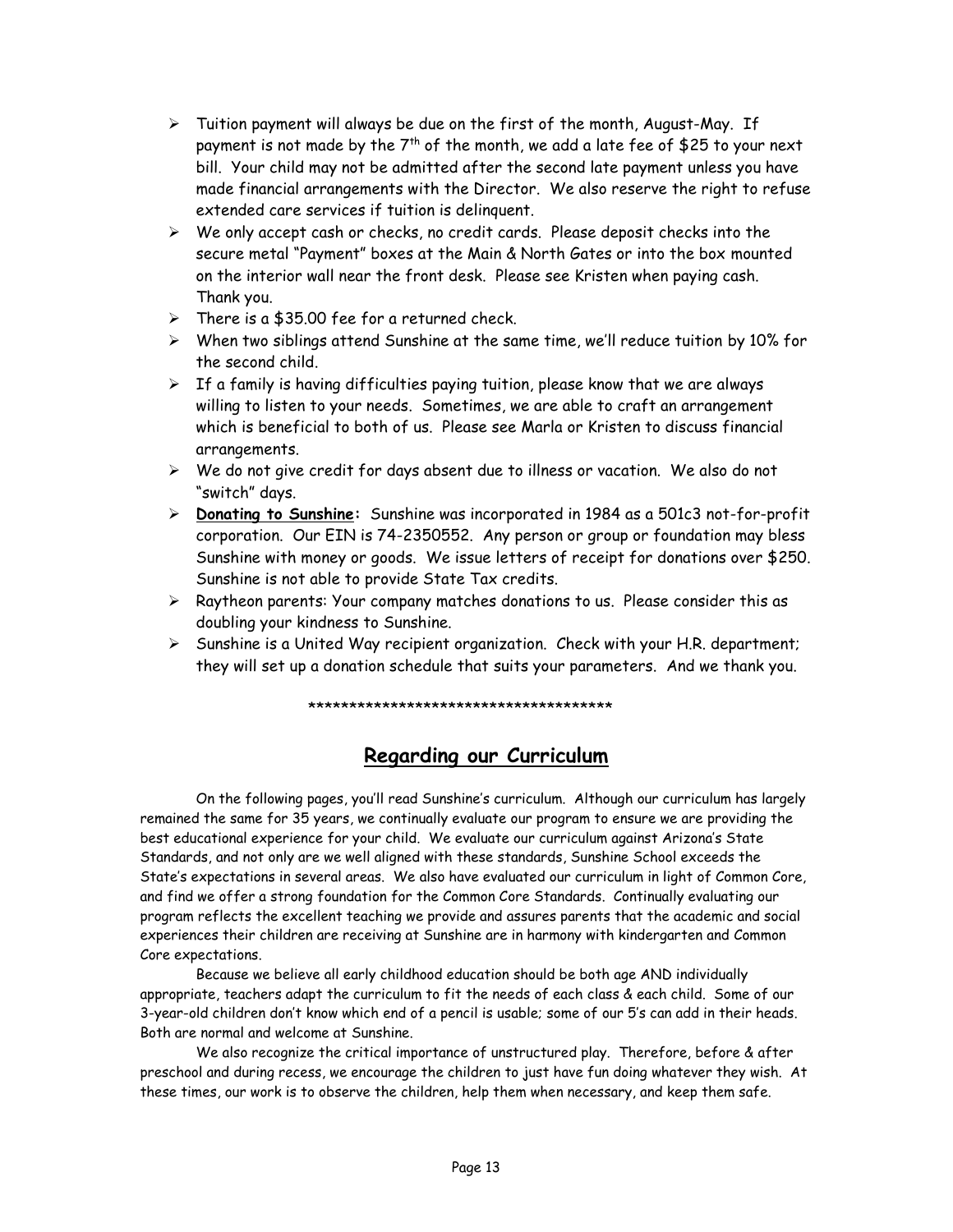Because social development is rapid at this age, we include an affective section in our curriculum. We also devote a section of the curriculum to "Life Skills," focusing on many of the necessary tasks children learn both at home and at school. You'll notice that we don't offer computer work to our children. We think that they'll use computers all their lives, but the joys and lessons of childhood are available for only a few, brief years.

REMEMBER: AT NO TIME DO WE EXPECT MASTERY OF CURRICULUM ITEMS. The

curriculum is simply meant to offer children & educators a world of educational opportunities.

# **The Sunshine School Curriculum**

- **1. Cognition** (things to know):
	- **A. Language development. How to**:
		- 1. follow directions
		- 2. listen attentively in different situations
		- 3. identify colors
		- 4. use age-appropriate sentence structure
		- 5. talk with others about personal experiences
		- 6. share self-expression & creativity through dictation of stories
		- 7. visually discriminate between likenesses & differences
		- 8. categorize things by groups
		- 9. follow left-to-right, top-to-bottom progressions
		- 10. identify upper- & lower-case alphabet letters
		- 11. discriminate between sounds
		- 12. associate letter symbols with sounds
		- 13. identify & use rhyming words, synonyms & antonyms
		- 14. recognize common types of texts: stories (fiction); poetry; non-fiction
		- 15. define the roles of author and illustrator
		- 16. describe the sequence of a story
		- 17. retell familiar stories, including key details
		- 18. identify real-life connections between words & their usage

### **B**. **Mathematical skills. How to**:

- 1. distinguish, describe, and utilize shapes in a variety of ways
- 2. do rote counting, 0 20 +
- 3. identify the written symbols,  $0 10 +$
- 4. understand left and right
- 5. experience /describe spatial relationships
- 6. describe / compare attributes of things
- 7. sort and match
- 8. arrange items in a series or pattern
- 9. demonstrate an understanding of a one-to-one correspondence
- 10. identify greater than, less than, equal to
- 11. write numbers with no model
- 12. relate the written symbol with the number of objects in a group
- 13. demonstrate the concepts of addition, subtraction, and simple algebra (solving for what's missing)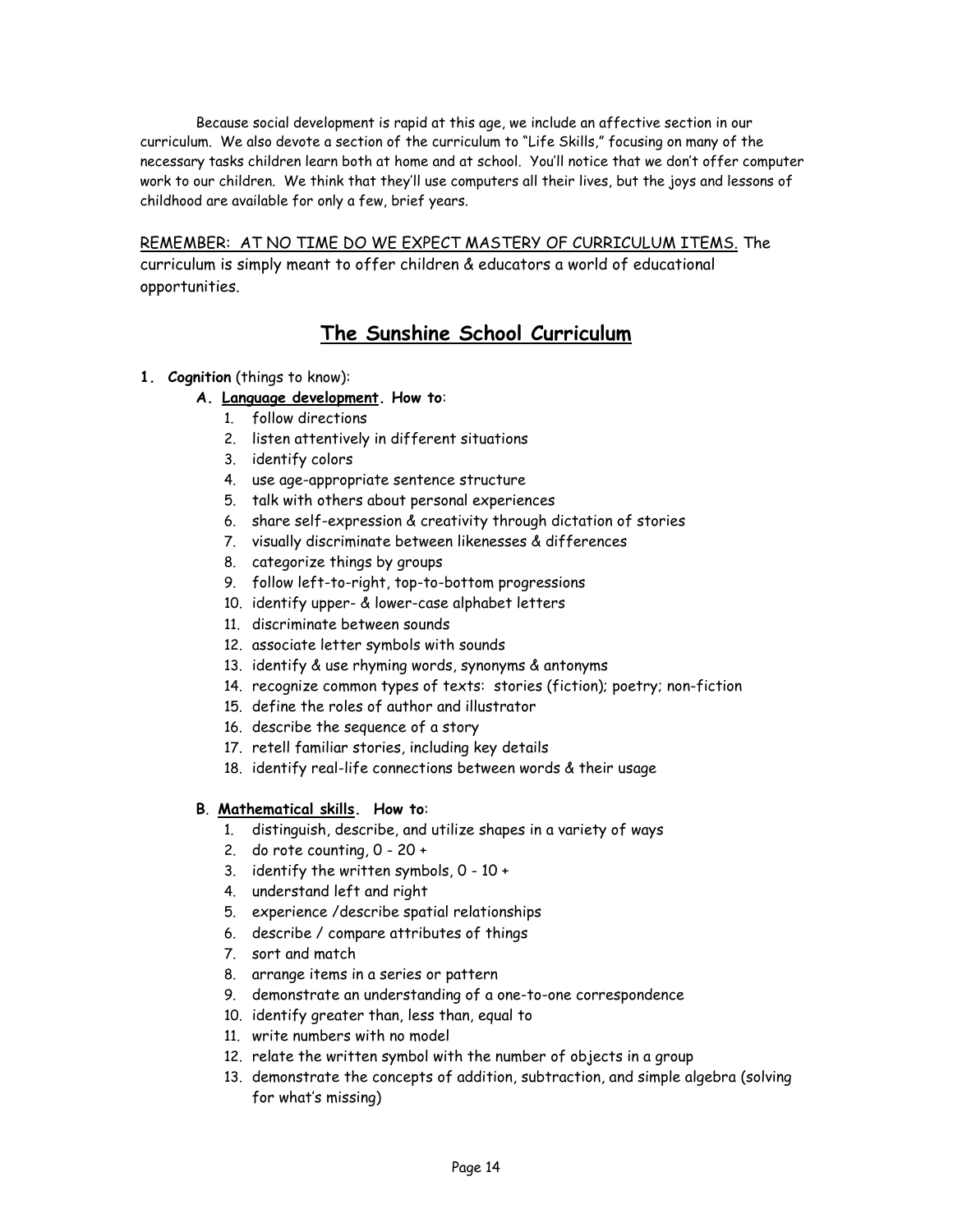- 14. demonstrate the concept of parts and whole
- 15. understand that money has value
- 16. identify articles of measurement: ruler, scale, thermometer, etc.

#### **C. Physical goals. Development of:**

- 1. large muscle coordination by hopping, skipping, jumping, bouncing balls, etc
- 2. non-locomotor or anchored movement by bending, twisting, rocking, swinging one's arms etc.
- 3. small muscle coordination by holding a writing implement correctly, coloring & drawing, using detail in pictures, using clay, cutting, etc.
- 4. eye-hand coordination by doing puzzles, sorting small objects, connecting dots, tracing, etc.

#### **D. Arts & sciences. To experience:**

- 1. child-centered cooking projects
- 2. art classes with our art specialist
- 3. dancing, poetry, drama,
- 4. self-expression through role-playing, pretending; imitation of actions & sounds;
- 5. music, movement, singing
- 6. personal exploration through the appropriate use of sight, sound, touch, taste, and smell
- 7. simple musical and rhythmic instruments
- 8. self-awareness: body, health, and emotions
- 9. appropriate safety measures
- 10. understanding and respect for our environment
- 11. animal and plant studies
- 12. simple astronomy and history
- 13. the concepts of time and routine
- 14. STEM: activities involving science, technology, engineering, and math

### **2. The affective realm (social development):**

#### **A. Personal and group relationships. To develop:**

- 1. ability in making & expressing choices, plans, and decisions
- 2. problem-solving skills encountered in daily situations
- 3. competency in taking care of one's own needs
- 4. appropriate self-expression of feelings and needs
- 5. willingness to participate in large and small group, and solitary activities
- 6. empathy for the needs and feelings of others
- 7. positive relationships with Sunshine children and adults
- 8. civility through politeness and the use of simple manners
- 9. ability to eat together in a socially appropriate manner
- 10. a sense of commitment to the family & Sunshine by taking responsibility for daily tasks
- 11. a sense of commitment to the community by participating in charitable projects
- 12. respect for all people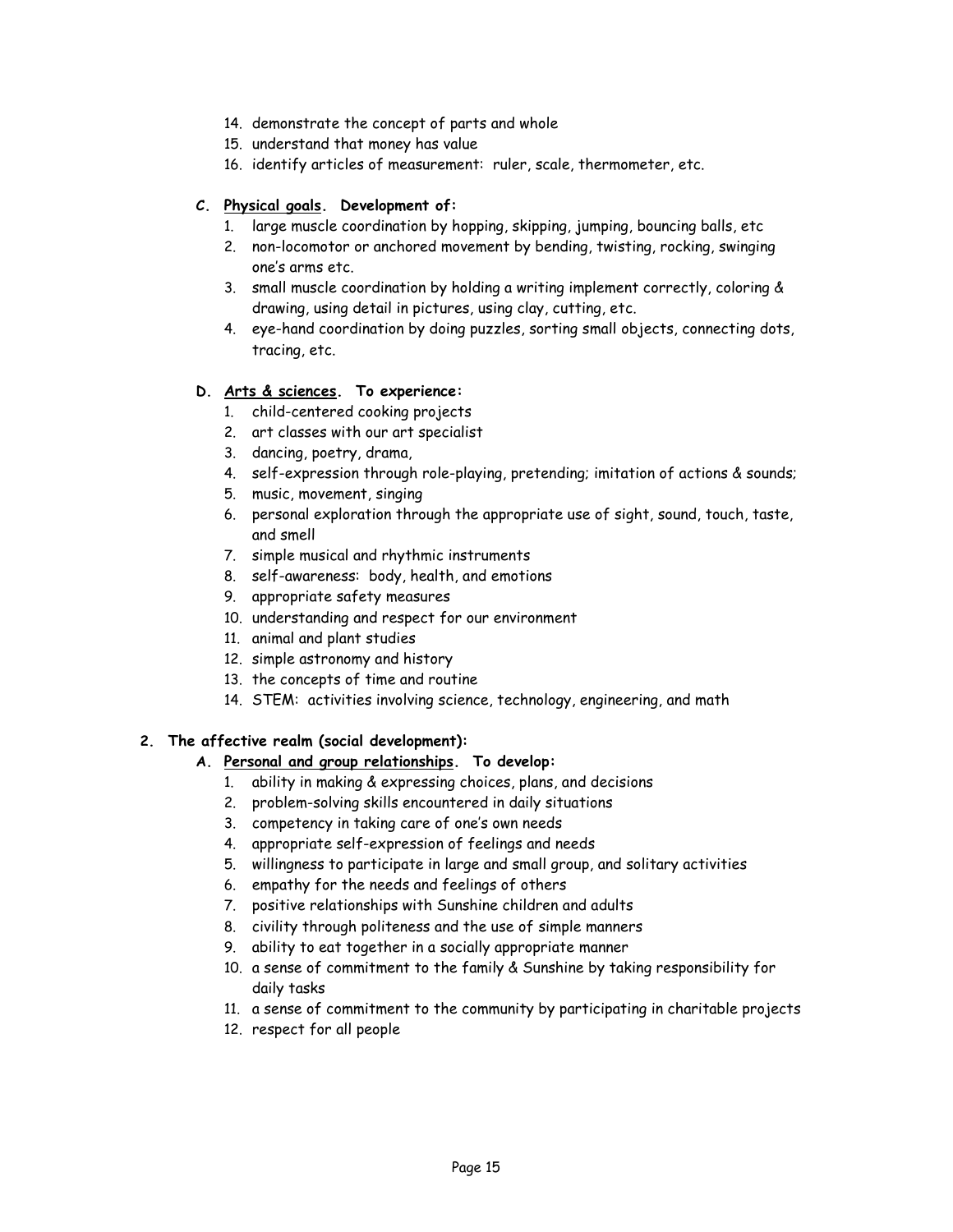### **3**. **Life Skills**

# **A**. **Nutritional aspects. To learn:**

- 1. the difference between healthful "everyday" food & the "sometimes" fun food
- 2. how to clean up spills
- 3. how to set & clear the table
- 4. how to experience new foods by using all 5 senses, then taking a bite or two

### **B. Safety issues. How to:**

- 1. ride safely in a vehicle
- 2. recognize the symbols for poisonous or dangerous substances
- 3. avoid guns, lighters, matches, dangerous implements
- 4. stay close to an adult in public places
- 5. call 911; scream for help/run away when necessary
- 6. exit buildings during a fire drill
- 7. protect a baby sibling from harmful situations
- 8. how to stay safe in Arizona's environment

### **C. Social situations. To develop:**

- 1. manners by saying "Please" & "Thank you" and by writing thank-you notes & invitations
- 2. comfort in saying "Hello" & "Good-bye" to friends (both children & adults)
- 3. phone manners: learning not to interrupt when an adult is speaking on the phone; how to safely and politely answer the telephone
- 4. an understanding of when it's appropriate to share OR to take turns
- 5. the habit that we knock on a closed door before entering a room
- 6. the conceptual difference between borrowing & stealing
- 7. an understanding that tattling, whining, and lying are rarely appropriate
- 8. strategies for dealing with bullies

### **D. Personal tasks. How to:**

- 1. dress/undress; put on socks/shoes; select proper clothing for the environment
- 2. comb hair, brush teeth, wash hands, etc.
- 3. blow noses and cough without spreading germs
- 4. tend to bumps, scratches, bleeding, insect bites; know how to stay calm & when to get help in an emergency
- 5. protect yourself in the Arizona environment (sun safety)
- 6. respect others by being punctual (and that includes getting ready for school on time)
- 7. help with housekeeping: sweeping, dusting, washing windows, etc;
- 8. help with the laundry: gathering soiled items, folding & returning clothing
- 9. care for pets
- 10. tend a garden
- 11. engage in sustainability practices, such as recycling, composting, harvesting rainwater, etc
- <span id="page-15-0"></span>12. develop an "I CAN DO IT!" attitude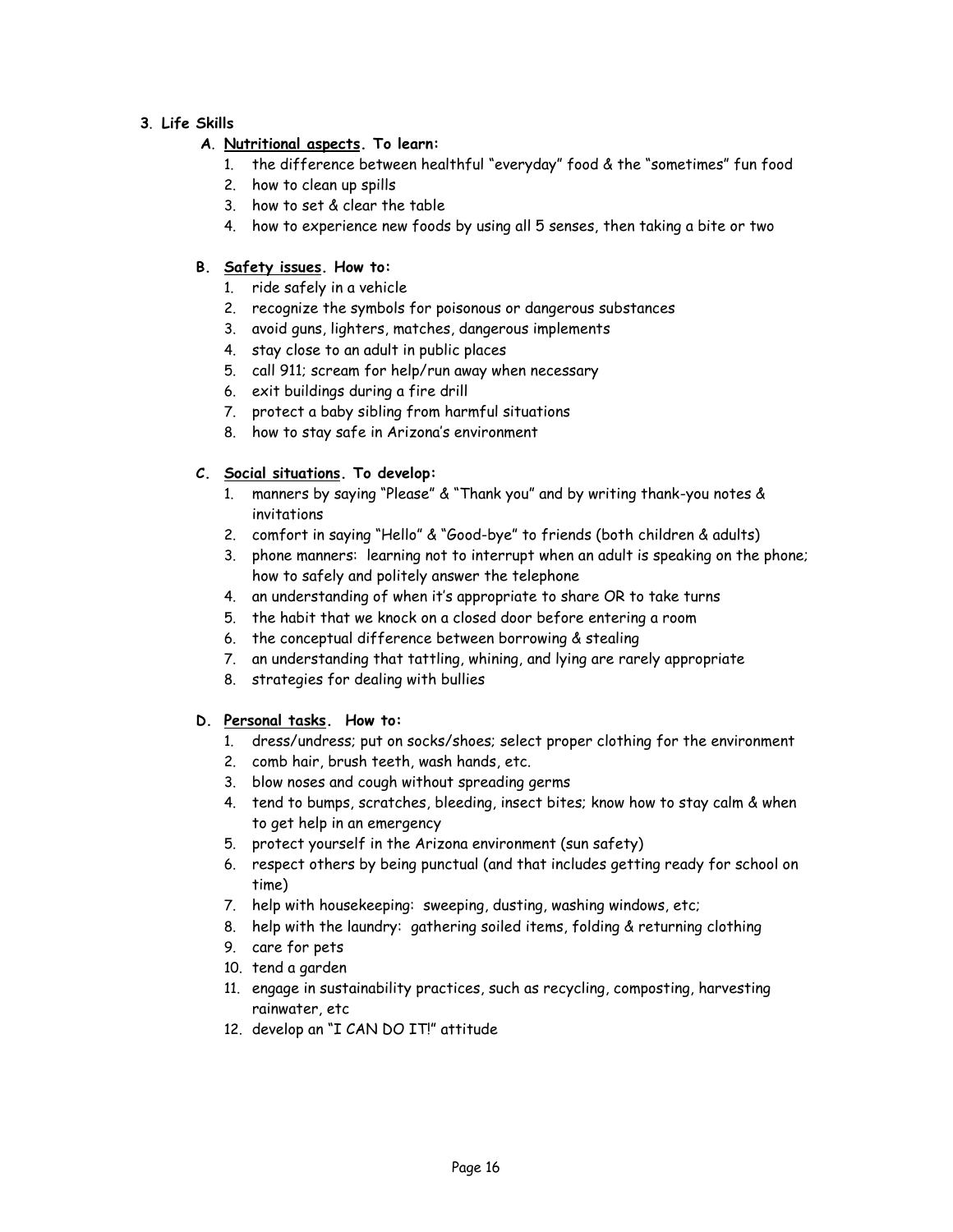# **Reflections & observations**

Please read the following & ponder if the sentiments "feel right." If so, Sunshine would be a good preschool for your child –

- ➢ **Things I've learned About Kids & Childcare (***written in 1988 and STILL valid***):**
	- 1. Parting can be sweet, loud, & tearful sorrow. Please: give your child one hug, one kiss, one smile; say "See you (whenever);" and LEAVE! We'll call you if there's a problem.
	- 2. Forget cute clothes and fancy shoes. Kids should wear old, comfortable stuff and tough shoes. Can your child change into /out of the clothing to go to the bathroom? Do you mind if mud or paint comes home on shirts or shorts? AND: jewelry, scarves, and belts disappear. So please send us regular play clothes; we'll have a great time.
	- 3. We don't necessarily "share." We take turns. There's a big difference! Kids here have the right to say, "No, thank you. You can play next, but I'm playing with … now." (The children may not be rude or unkind when they say this.) (For further explanation of #'s 4 & 5, check out the **2012** book, It's OK Not to Share, by Heather Shumaker.)
	- 4. We teach our Sunshine Kids to tell the OTHER PERSON FIRST when there's a problem. "Please don't do that! It hurts me. I don't like that." If words don't work, then kids go to a teacher. We want children to be sensitive to another's situation and feelings; we also think kids can handle many of their own problems.
	- 5. We explain things to kids in a reasonable manner, and we have marvelous discussions! But we'll make you a deal: you believe only half the stuff they tell you about preschool & we'll believe about half the incredible stuff they tell us about YOU! We definitely believe in open communication, however, so always talk to us about your concerns.
	- 6. We use logical consequences, the if-you-do-this, then-this-will-happen approach. KIDS HAVE CHOICES AND THERE ARE RESULTS. We are consistent on this and it works. Time-outs help, too, for quiet thinking. (Check out [www.loveandlogic.com\)](http://www.loveandlogic.com/)
	- 7. Simple, nutritious lunches and snacks are best. And, please, don't send anything adults need to open, slice, or heat; we just don't have the time and our license doesn't allow us to slice or heat (that would be "preparing" food.) Kids need to be able to handle lunch without frustration. We encourage your child to pack his lunch (with your wisdom guiding him.)
	- 8. Kids are naturally curious about their world. Intricate, elaborate toys are not necessary; blocks are. Playtime can be the most valuable learning situation for a young child. Ask your child to explain his play to you—what a joy!
	- 9. Art is a basic necessity at Sunshine School. Art class projects are creative and educational and the results are breath-taking. As always, enjoyment and learning from the process are infinitely more important than the finished product.
	- 10. We work! Everyone helps to pick up toys, clean up after lunch, and keep school tidy.
	- 11. Kids go to the bathroom alone. Teachers do not wipe bottoms unless it's a real emergency.
	- 12. We invite you to share your interests with us. Would you like to come and show us how you: play the sax, bake bread, use a drill? We'd love it! You are welcome here anytime.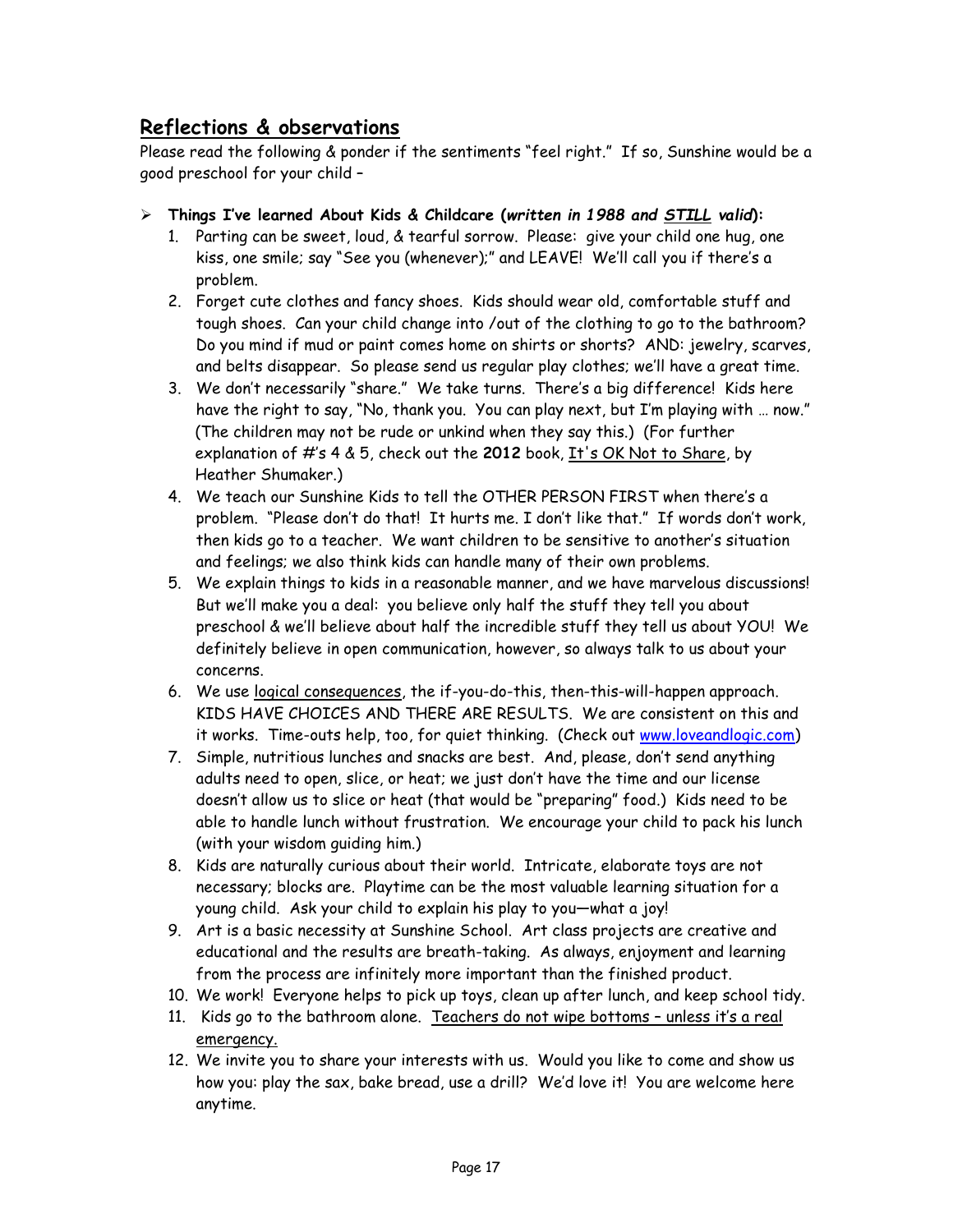Here are some of the most important things your child is learning at preschool:

### **How to be a student**

Children quickly learn their teacher's expectations and how to function at school. They learn how to conduct themselves in a classroom and other settings and how to be a part of a group. Your children have learned about acceptable behavior in different settings (story time or circle time, art, centers, snack and recess) and the rules and procedures of Sunshine. They know where to put their personal belongings upon entering school, the routine for hand washing, and how to line up before school starts. They have learned how to sit in a particular manner so that everyone can see and to raise their hands when they wish to speak. They also know the clean-up routine and manners expected at snack time. They are learning that what may be acceptable during recess is off limits inside the building. Ask your child about the bike rules. He or she can probably tell you that you have to first wait your turn on the bench until a bike or scooter becomes available. Then, you must begin at the starting line and proceed around the bike path in the direction of the arrows until you have gone around three times at which time you need to park your bike so that another child can have a turn.

Children also learn that they must exercise self-control. They can't just wander around the school doing whatever they would like. Rather than reacting immediately to a situation, the children are learning to regulate their behavior and emotions by taking time to think, reflect and delay gratification. This can be difficult at age three, but your children are making progress.

### **How to get along with others**

Preschool offers opportunities for children to learn how to develop social skills and to connect with others without the help of a parent. Preschoolers learn how to approach other children, to initiate conversations and to be comfortable around their peers. They learn how to cooperate, negotiate and settle differences by expressing their feelings and empathizing with others. These social or interpersonal skills are essential for emotional well-being and academic success.

# **How to be independent**

Children learn how to take responsibility for themselves and to perform tasks independently. The children take care of their own belongings, clean up after themselves, dress and use the bathroom independently, and complete their projects by themselves. At recess, they learn to navigate their way up the climber dome and tire. When children discover they are capable of many things, their confidence grows and it motivates them to tackle the next challenge. Although children need a lot of encouragement and modeling, they must be allowed to do things independently so they can learn through the process. As children take on more responsibility, they gain a sense of power and control over their environment and great satisfaction.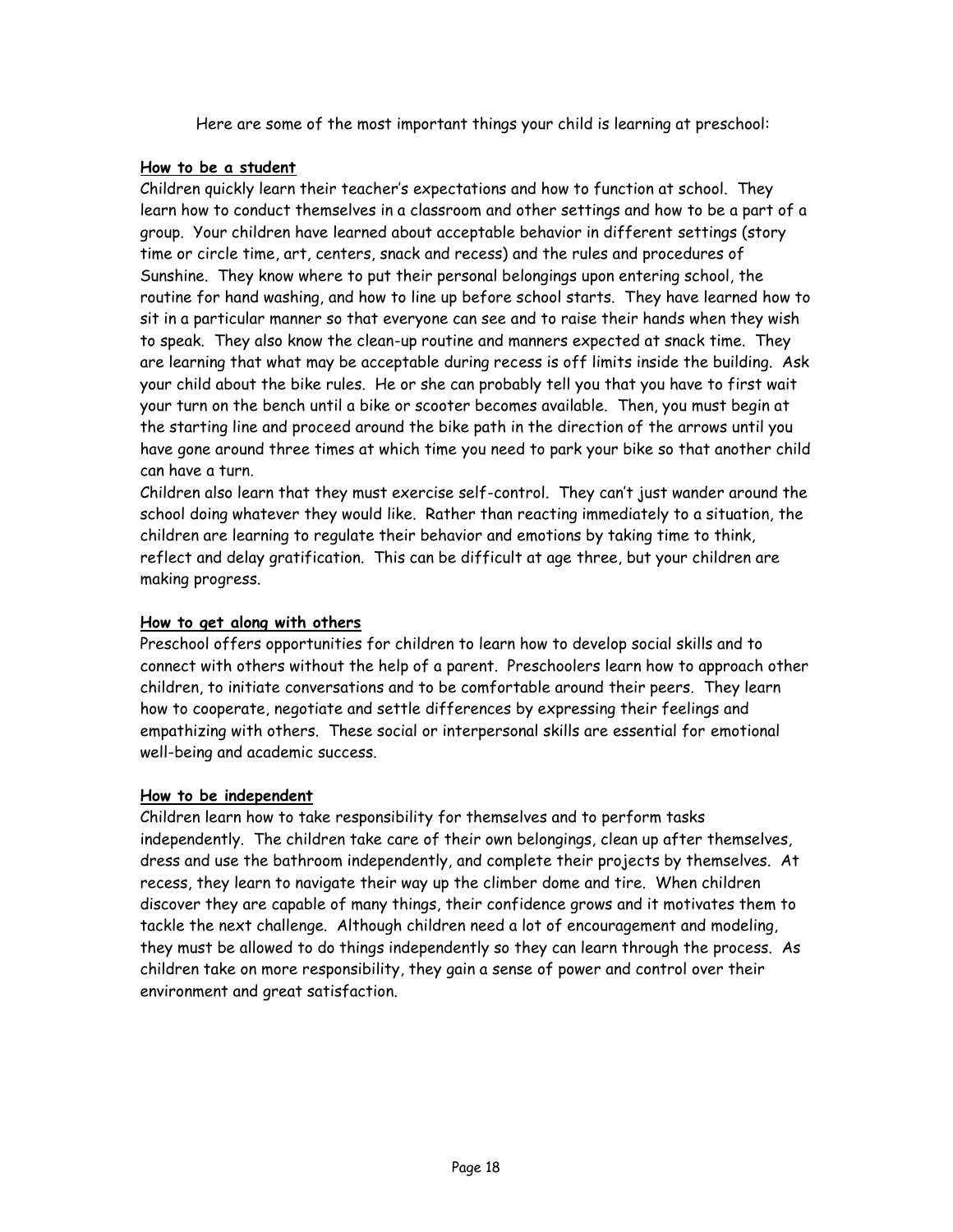### **How to tell a story**

Picture storybooks support children's development at the preschool level in many ways:

- stimulate children's imagination by introducing them to a wide range of experiences
- increase children's knowledge and understanding of other times and cultures and connect them to their own culture
- teach children about narrative structures such as plot sequences, story language, and character development
- provide children with good examples of oral language and expand their vocabulary and storytelling abilities
- develop children's thinking skills and problem-solving abilities

• increase children's appreciation of literature and promote a love of reading Early experiences with books have a large influence on children's success in learning to read in later years. Pre-literacy involves far more than the ability to identify letters, numbers, or shapes. It includes skills such as oral language, the awareness of sounds, knowledge of the alphabet, and an understanding of common print concepts.

# **How to ask for help**

Children learn to be more assertive & to ask for help when they need something or when another child is bothering them. They learn to rely on their peers & adults outside their family. These early experiences will help them develop good relationships with others once they enter kindergarten. Your children are learning that Sunshine is a safe community & that there is always someone available to help.

# **How to draw, paint, cut, and paste**

When given art materials, children have an opportunity to express their creativity while developing their fine motor skills. Small muscle development is critical during the preschool years and will help them once they enter kindergarten and begin forming their letters.

# **How to build with blocks and construction materials**

Because blocks can be used in a variety of ways, children learn important spatial skills and gain hands-on math experience. When playing with blocks and other manipulatives, children learn sorting, classifying, and patterning. They also give children a foundation for understanding division, fractions, and geometry in later years.

# **How to use their bodies in a variety of ways**

Preschoolers have many opportunities during recess to strengthen their muscles and improve their coordination. Running, swinging, jumping, and playing with balls are fun ways in which the children learn how to control their bodies and develop large motor skills. Sunshine children also participate in music and dance. When children use muscles during exercise, they engage specific areas of the brain. Movement helps to form neural pathways for cognitive development, problem solving, and creativity. Movement is the only thing that unites all brain levels & integrates the right & left hemispheres in children.